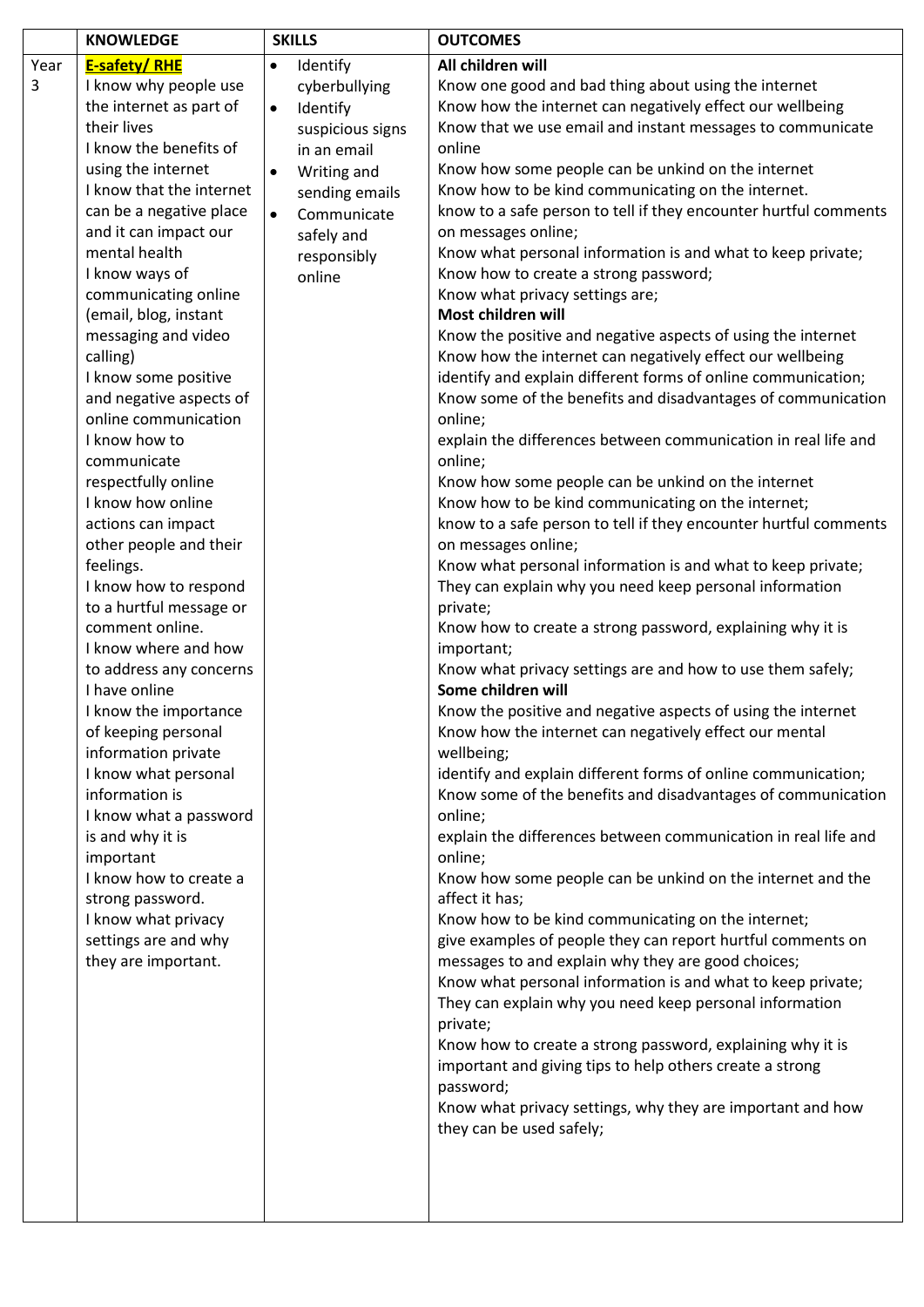| <b>General ICT skills and</b> | Will be able to    | All children will                                                  |
|-------------------------------|--------------------|--------------------------------------------------------------------|
| <b>Word processing</b>        | turn the           | Can turn on a computer.                                            |
| Know the parts of a           | computer on        | Can log on to the school network with support.                     |
| computer                      | Will be able to    | Can follow clear instructions to find programs on the desktop.     |
| Know how to switch the        | log in and sign    | Can type using both hands with some accuracy                       |
| computer on and off           | out                | Can change some features and effects on a word processing          |
| know how to Log on            | Will be able to    | program                                                            |
| and off (sign in sign out)    | use a mouse        | Can copy and paste an image into word with support.                |
| Know what the desktop         | with increasing    | Can save their work                                                |
| is                            | accuracy           | Can print their work                                               |
| Know the buttons on           | Will be able to    | Most children will                                                 |
| the mouse                     | type with          | Knows the difference between shutting down and turning off the     |
| Know some of the icons        | increasing speed   | computer                                                           |
| on the desktop and how        | and accuracy       | Can log on to the school network independently.                    |
| to use the mouse to           | Will be able to    | Can independently open programs used in lessons.                   |
| open them                     | use the shift,     | Can type using both hands with increasing speed and accuracy       |
| Know where the letters        | caps lock and      | Can change a range of different effects in a word processing       |
| and numbers are on the        | change case        | program                                                            |
| keyboard                      | buttons to         | Can copy and paste an image into word and begin to format it       |
| Know I can type with          | change the case    | Can print a document using the default settings.                   |
| multiple fingers on both      | of letters and     | Can save and reopen their work                                     |
| hands                         | words.             | Some children will                                                 |
| Know the function of          | Will be able to    | Can explain the difference between shutting down and turning       |
| some additional keys          | highlight text     | off the computer and demonstrate both.                             |
| (space, enter, shift, caps    | using bold, italic | Can log on to the school network independently and can explain     |
| lock, backspace)              | and underline      | to others what they need to do.                                    |
| Know what a word              | buttons.           | Can find specific programs by searching the desktop                |
| processor is                  | Will be able to    | independently.                                                     |
| Know how to change            | move text using    | Can print a document in colour or black and white.                 |
| from lower case to            | the align left,    | Can insert an image into word using copy and paste of the 'insert' |
| capital letters               | right and centre   | button and can format the size and position of the image.          |
| Know how to change            | buttons.           | Can save, rename and reopen their work                             |
| the font                      | Will be able to    |                                                                    |
| Know how to change            | insert an image    |                                                                    |
| the size of font              | Will be able to    |                                                                    |
| Know how to underline         | save a document    |                                                                    |
| text                          | Will know how      |                                                                    |
| Know how to use bullet        | to print a         |                                                                    |
| points                        | document           |                                                                    |
| Know how to align text        |                    |                                                                    |
| Know how to make the          |                    |                                                                    |
| text bold or italic           |                    |                                                                    |
| Know how to save work         |                    |                                                                    |
| Know how to retrieve          |                    |                                                                    |
| their work from last          |                    |                                                                    |
| week                          |                    |                                                                    |
| Know how to search for        |                    |                                                                    |
| an image online               |                    |                                                                    |
| Know how to copy an           |                    |                                                                    |
| image                         |                    |                                                                    |
| Know how to paste an          |                    |                                                                    |
| image                         |                    |                                                                    |
|                               |                    |                                                                    |
|                               |                    |                                                                    |
|                               |                    |                                                                    |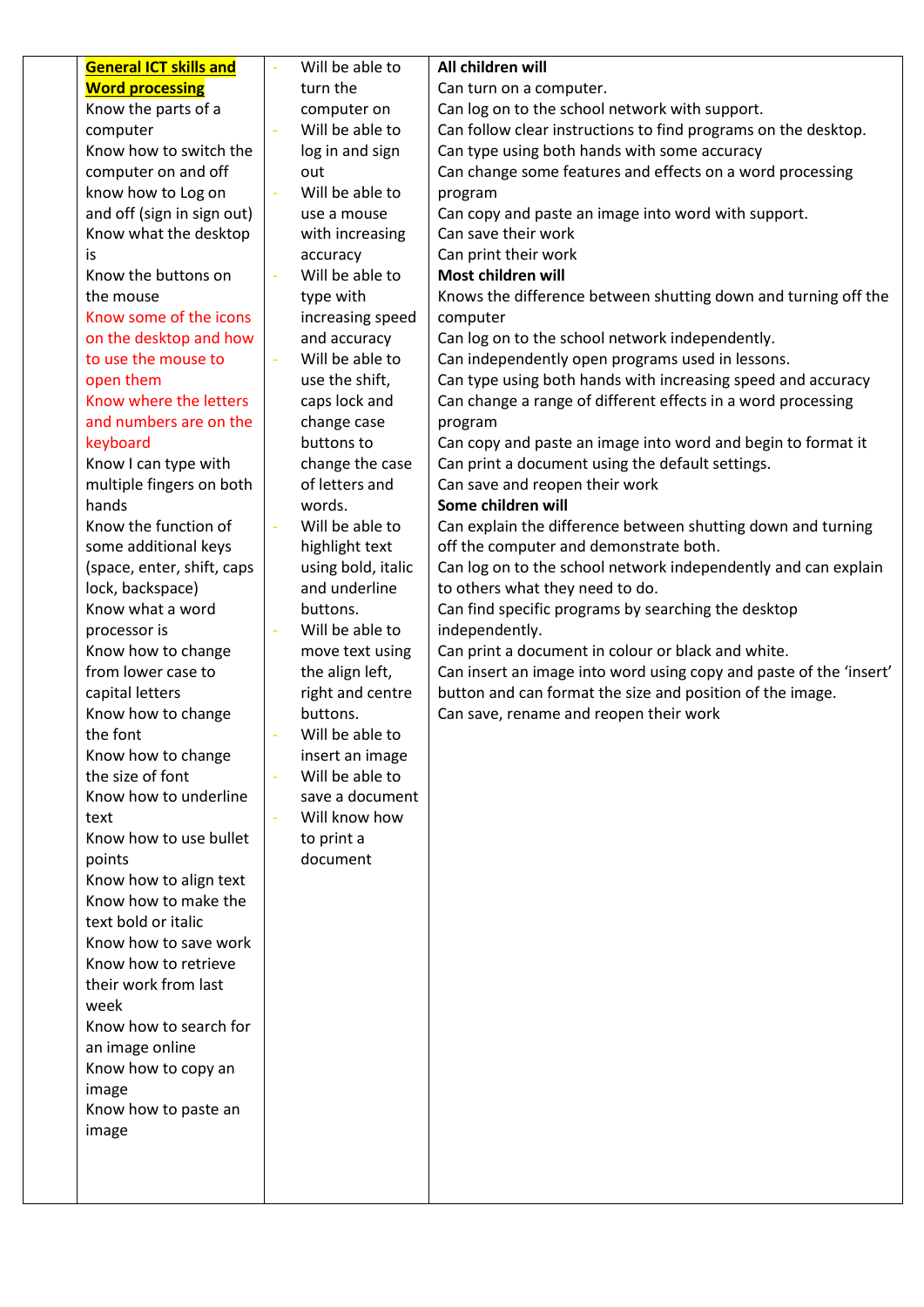| <b>Programming - Scratch</b> | I can choose a sprite | All children will                                               |
|------------------------------|-----------------------|-----------------------------------------------------------------|
| (dressing up)                | and alter its         | Can select a sprite                                             |
| I know who Ada               | appearance            | Can modify a sprite's appearance with support.                  |
| Lovelace is                  |                       | Can choose a background                                         |
| I know what an               | I can use code to     | Can write a simple algorithm using a pre-selected blocks. Can   |
| algorithm is                 | make something        | code a sprite to react to a mouse click.                        |
| I know what a sprite is      | change                | Can use code to change a sprites colour                         |
| I know what coding is        |                       | Can use code to change a sprites costume                        |
| I know how to choose a       | I can import          | Most children will                                              |
| sprite, duplicate its        | different             | Can modify a sprite's appearance independently.                 |
| costume and change           | backgrounds           | Can draw their own accessories onto a sprite                    |
| the colour of its items of   | I can use code to     | Can add additional accessories for a sprite                     |
| clothing.                    | change the            | Can import a background                                         |
| I know what a block of       | backgrounds           | Can write a simple algorithm using a pre-prepared plan.         |
| code is                      |                       | Can code a sprite to react to a mouse click.                    |
| I can make a block of        |                       | Can duplicate code                                              |
| code                         |                       | Can use repeat loops in algorithms.                             |
| I can copy a block of        |                       | Can begin to recognise errors in code (bugs)                    |
| code                         |                       | Some children will                                              |
| I know what the term         |                       | Can modify a sprite's appearance and create new sprites         |
| bug means in                 |                       | independently.                                                  |
| computing                    |                       | Can write a simple algorithm.                                   |
| I know how to use the        |                       | Can code a sprite to react to a mouse click or a keystroke      |
| selection tool to code       |                       | Creating a sequence of instructions that follow each other      |
| changes                      |                       | contained in one block                                          |
| I know how to design,        |                       | Can duplicate blocks from code provided and can explain in      |
| edit and code my sprite      |                       | their own words what it does.                                   |
| I know what import<br>means  |                       | Can import a background.                                        |
| I know how to import         |                       | Can recognise bugs in code and begin to fix them.               |
| backgrounds                  |                       | Can explain the function of repeat loops in algorithms.         |
| I know how to code to        |                       |                                                                 |
| change the background        |                       |                                                                 |
| I know what a pause          |                       |                                                                 |
| does in a sequence           |                       |                                                                 |
| I know how to code a         |                       |                                                                 |
| pause into a sequence        |                       |                                                                 |
| I know how to create         |                       |                                                                 |
| and debug a simple           |                       |                                                                 |
| program                      |                       |                                                                 |
| <b>Programming- scratch</b>  | Be able to write an   | All children will                                               |
| (conversation)               | algorithm with a wait | Write a simple algorithm                                        |
| Know what an algorithm       | code                  | Turn that algorithm into code                                   |
| is                           |                       | Program a wait block into the code                              |
| Know what a wait block       | Be able to code two   | Code a sprite to speak                                          |
| is                           | sprites to have a     | Identify if a code doesn't work                                 |
| Know how to write an         | conversation          | Most children will                                              |
| algorithm with a wait        |                       | Write an algorithm with a wait block                            |
| block                        | Be able to change     | Turn the algorithm into a code                                  |
| I know how to turn an        | the position and      | Understand the purpose of the wait block in a conversation      |
| algorithm into code          | appearance of a       | Program two sprites to speak at different times                 |
| I know what d-bugging        | sprite                | Change the background                                           |
| means                        |                       | Edit the appearance of the sprite                               |
| I know if my code has a      |                       | Identify errors in code                                         |
| bug                          |                       | Begin to correct errors in code                                 |
| I know how to debug          |                       | Some children will                                              |
| my code                      |                       | Create and extended algorithm with a wait block and explain the |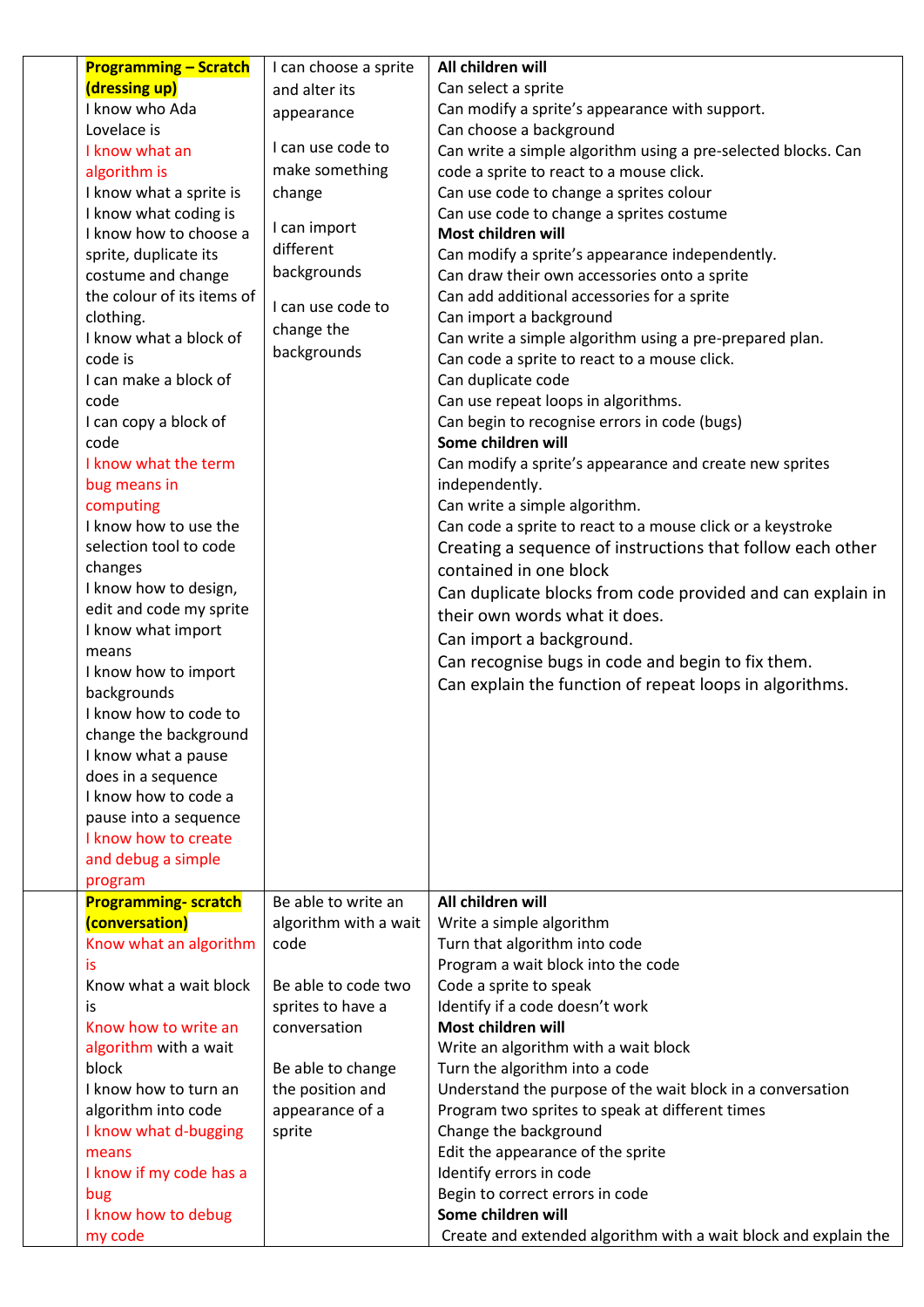|      | I know how to change          |                            | purpose of the wait block                                                               |
|------|-------------------------------|----------------------------|-----------------------------------------------------------------------------------------|
|      | the background                |                            | Turn the algorithm into code                                                            |
|      | I know how to move the        |                            | Program two or more spites to have a conversation                                       |
|      | sprites                       |                            | Program the sprites to wait and speak in turn                                           |
|      | I know how to edit the        |                            | Import different backgrounds                                                            |
|      | appearance of a sprite        |                            | Edit and enhance the appearance and movement of the sprites                             |
|      | I know how to make the        |                            | Identify errors in code and de-bug them efficiently                                     |
|      | spite disappear               |                            |                                                                                         |
|      | I know how to make the        |                            |                                                                                         |
|      | sprite change size            |                            |                                                                                         |
|      | <b>Computer Systems -</b>     | Can search safely          | All children will                                                                       |
|      | <b>Using the Internet</b>     | and effectively for        |                                                                                         |
|      | I know I can search for       | information                | Can use a search engine to find basic information.<br>Can bookmark a page with support. |
|      | information on the            | Can bookmark a             |                                                                                         |
|      |                               |                            | Can search for an image with support.                                                   |
|      | internet                      | page of interest to        | Can use some information they have found in a fact file.                                |
|      | I know how to search          | use at a later date        | Most children will                                                                      |
|      | for information on the        | <b>Can find relevant</b>   | Can explain what a search engine is used for.                                           |
|      | internet                      | results for their          | Can bookmark a page independently.                                                      |
|      | I know how the internet       | question                   | Can search for an image and use copy and paste to retrieve it.                          |
|      | ranks information I           | Can use the results        | Can use information they have researched to create a fact file.                         |
|      | search                        | they find in an            | Some children will                                                                      |
|      | I know what it means to       | information page           | Can explain what a search engine is used for and how to                                 |
|      | search safely                 | Can make their             | effectively search using keywords.                                                      |
|      | I know what web               | information page           | Can create bookmarks and organise them into folders.                                    |
|      | browsers are safe to use      | attractive and clear       | Can search for an image and use more than one method to                                 |
|      | I know how to search          |                            | retrieve it from a webpage (scrnprt or snipping tool).                                  |
|      | safely                        |                            | Can use information they have researched in their own words to                          |
|      | I know how to use key         |                            | create an attractive fact file.                                                         |
|      | words to search for           |                            |                                                                                         |
|      | information                   |                            |                                                                                         |
|      | I know why I can              |                            |                                                                                         |
|      | bookmark a web page           |                            |                                                                                         |
|      | I know how to                 |                            |                                                                                         |
|      | bookmark a web page           |                            |                                                                                         |
|      | I know how to create a        |                            |                                                                                         |
|      | bookmarks folder              |                            |                                                                                         |
|      | I know how to research        |                            |                                                                                         |
|      | a question of my own          |                            |                                                                                         |
|      | I know how to find a          |                            |                                                                                         |
|      | website that answers          |                            |                                                                                         |
|      | my question                   |                            |                                                                                         |
|      | I know how to use             |                            |                                                                                         |
|      | information I have            |                            |                                                                                         |
|      | found in my own work          |                            |                                                                                         |
|      | I know what to do if I        |                            |                                                                                         |
|      | come across a nasty           |                            |                                                                                         |
|      | image                         |                            |                                                                                         |
|      | I know how to copy an         |                            |                                                                                         |
|      | image from the internet       |                            |                                                                                         |
|      | I know how to add a           |                            |                                                                                         |
|      | caption to an image           |                            |                                                                                         |
|      | I know how to make my         |                            |                                                                                         |
|      | factsheet attractive and      |                            |                                                                                         |
|      |                               |                            |                                                                                         |
|      | clear<br><b>E SAFETY/ RHE</b> |                            |                                                                                         |
| Year |                               | - To identify<br>$\bullet$ | All children will                                                                       |
| 4    |                               | and respond                | Know what cyber bullying                                                                |
|      |                               | safely to                  | Know to tell an adult if they are being cyberbullied<br>$\bullet$                       |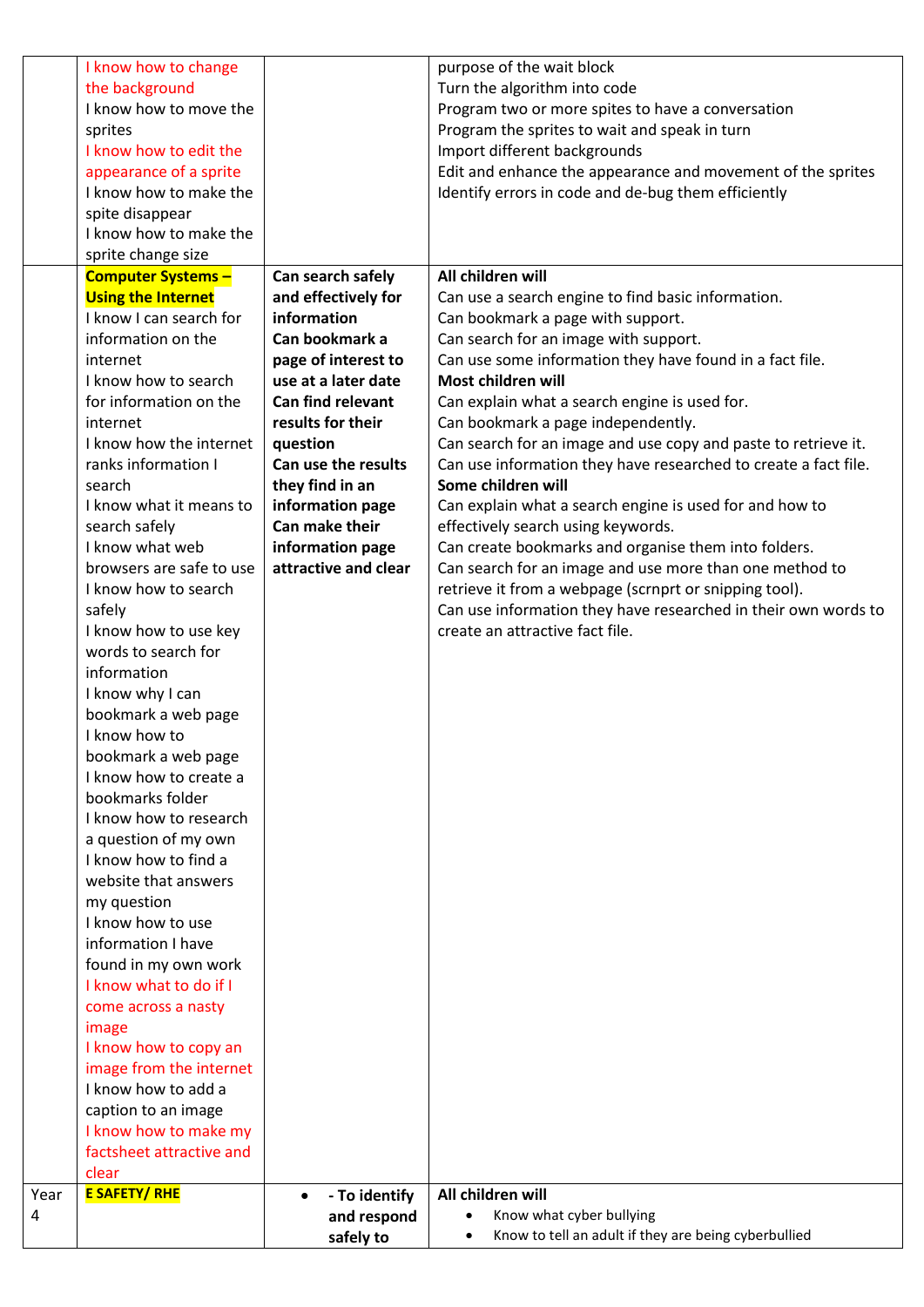| $\bullet$<br>$\bullet$<br>٠<br>٠<br>$\bullet$<br>$\bullet$<br>$\bullet$<br>$\bullet$<br>$\bullet$ | I know how to<br>recognise<br>cyberbullying.<br>I know who to tell if I<br>encounter<br>cyberbullying.<br>I know how the<br>impact cyber bullying<br>can have on our<br>mental health and<br>well being<br>I know what a<br>bystander is and what<br>to do to support<br>someone who is being<br>cyber-bullied<br>I know what a search<br>engine is<br>I know how an online<br>search works.<br>I know how to search<br>for specific<br>information<br>effectively and safely<br>online<br>I know that not<br>everything online is<br>trustworthy<br>I know what how to<br>identify whether<br>information online is<br>reliable<br>I know how to keep<br>myself safe online.<br>I know how to keep<br>myself emotionally<br>safe online. | cyber-<br>bullying<br>Know how<br>to use<br>search<br>engines<br>effectively<br>and safely                 | Know what a bystander is<br>$\bullet$<br>Know that cyber-bullying can make someone upset, angry, sad,<br>$\bullet$<br>scared<br>Know that a search engine helps us find information on the<br>$\bullet$<br>internet and can name an example of one.<br>Choose an appropriate number of words for a search term.<br>$\bullet$<br>Knows that not everything you see online is reliable<br>$\bullet$<br>Know how to keep themselves safe on line including who and<br>$\bullet$<br>where to report concerns to.<br>Most children will<br>٠<br>Know what cyber bullying is and the signs of it<br>$\bullet$<br>Know what to do when someone is being cyberbullied<br>including the role of a bystander<br>Know some of the effects cyber-bullying can have on your<br>$\bullet$<br>mental health<br>Understand what a search engine is and that search results are<br>$\bullet$<br>ranked.<br>Choose an appropriate number of words for a search term.<br>$\bullet$<br>Knows that not everything you see online is reliable and know<br>$\bullet$<br>some strategies for spotting what is fake and real.<br>Know how to keep themselves safe on line including who and<br>where to report concerns to.<br>Some children will<br>$\bullet$<br>Know what cyber bullying is and can explain examples of it<br>$\bullet$<br>Know what to do when someone is being cyberbullied<br>$\bullet$<br>including the role of a bystander<br>Can explain the effects cyber-bullying can have on your mental<br>$\bullet$<br>health<br>Understand what a search engine is and that search results are<br>ranked.<br>Knows what tracking is.<br>$\bullet$<br>Choose an appropriate number of words for a search term. |
|---------------------------------------------------------------------------------------------------|-------------------------------------------------------------------------------------------------------------------------------------------------------------------------------------------------------------------------------------------------------------------------------------------------------------------------------------------------------------------------------------------------------------------------------------------------------------------------------------------------------------------------------------------------------------------------------------------------------------------------------------------------------------------------------------------------------------------------------------------|------------------------------------------------------------------------------------------------------------|----------------------------------------------------------------------------------------------------------------------------------------------------------------------------------------------------------------------------------------------------------------------------------------------------------------------------------------------------------------------------------------------------------------------------------------------------------------------------------------------------------------------------------------------------------------------------------------------------------------------------------------------------------------------------------------------------------------------------------------------------------------------------------------------------------------------------------------------------------------------------------------------------------------------------------------------------------------------------------------------------------------------------------------------------------------------------------------------------------------------------------------------------------------------------------------------------------------------------------------------------------------------------------------------------------------------------------------------------------------------------------------------------------------------------------------------------------------------------------------------------------------------------------------------------------------------------------------------------------------------------------------------------------------------------------------------------|
| $\bullet$                                                                                         | I know where and<br>how to report<br>concerns and get                                                                                                                                                                                                                                                                                                                                                                                                                                                                                                                                                                                                                                                                                     |                                                                                                            | Knows that not everything you see online is reliable and can<br>explain strategies for spotting what is fake and real.<br>Know how to keep themselves safe on line including who and<br>where to report concerns to.                                                                                                                                                                                                                                                                                                                                                                                                                                                                                                                                                                                                                                                                                                                                                                                                                                                                                                                                                                                                                                                                                                                                                                                                                                                                                                                                                                                                                                                                               |
|                                                                                                   | support with issues<br>online                                                                                                                                                                                                                                                                                                                                                                                                                                                                                                                                                                                                                                                                                                             |                                                                                                            |                                                                                                                                                                                                                                                                                                                                                                                                                                                                                                                                                                                                                                                                                                                                                                                                                                                                                                                                                                                                                                                                                                                                                                                                                                                                                                                                                                                                                                                                                                                                                                                                                                                                                                    |
| $\bullet$<br>$\bullet$<br>$\bullet$                                                               | <b>Computer Systems -</b><br><b>Network Engineers</b><br>I know what a<br>network is<br>I know how to make<br>a map of my friends<br>and family network<br>I know what a<br>school computer<br>network looks like<br>I know that<br>information moves<br>around the school<br>network via the<br>internet and cables                                                                                                                                                                                                                                                                                                                                                                                                                      | - to be able to<br>identify parts of a<br>network<br>- to be able<br>recognise my own<br>digital footprint | All children will<br>Have simplistic understanding of the connections in the school<br>network.<br>Be able to suggest which parts of a network send and store<br>information.<br>Understand that the internet is a web of computers that are<br>connected by wires across the world.<br>Know that we leave a digital footprint from the things we search.<br>Know who Tim Burners Lee is and his contributions to the<br>internet<br>Most children will<br>Be able to draw a diagram showing some of the computers and<br>devices on the school network. Be able to explain the role of a<br>server, switch and router in a computer network. Be able to<br>explain the route data may take around a computer network and<br>the internet and know that data is split into packets that can take<br>different routes. Understand that we can leave a digital footprint                                                                                                                                                                                                                                                                                                                                                                                                                                                                                                                                                                                                                                                                                                                                                                                                                             |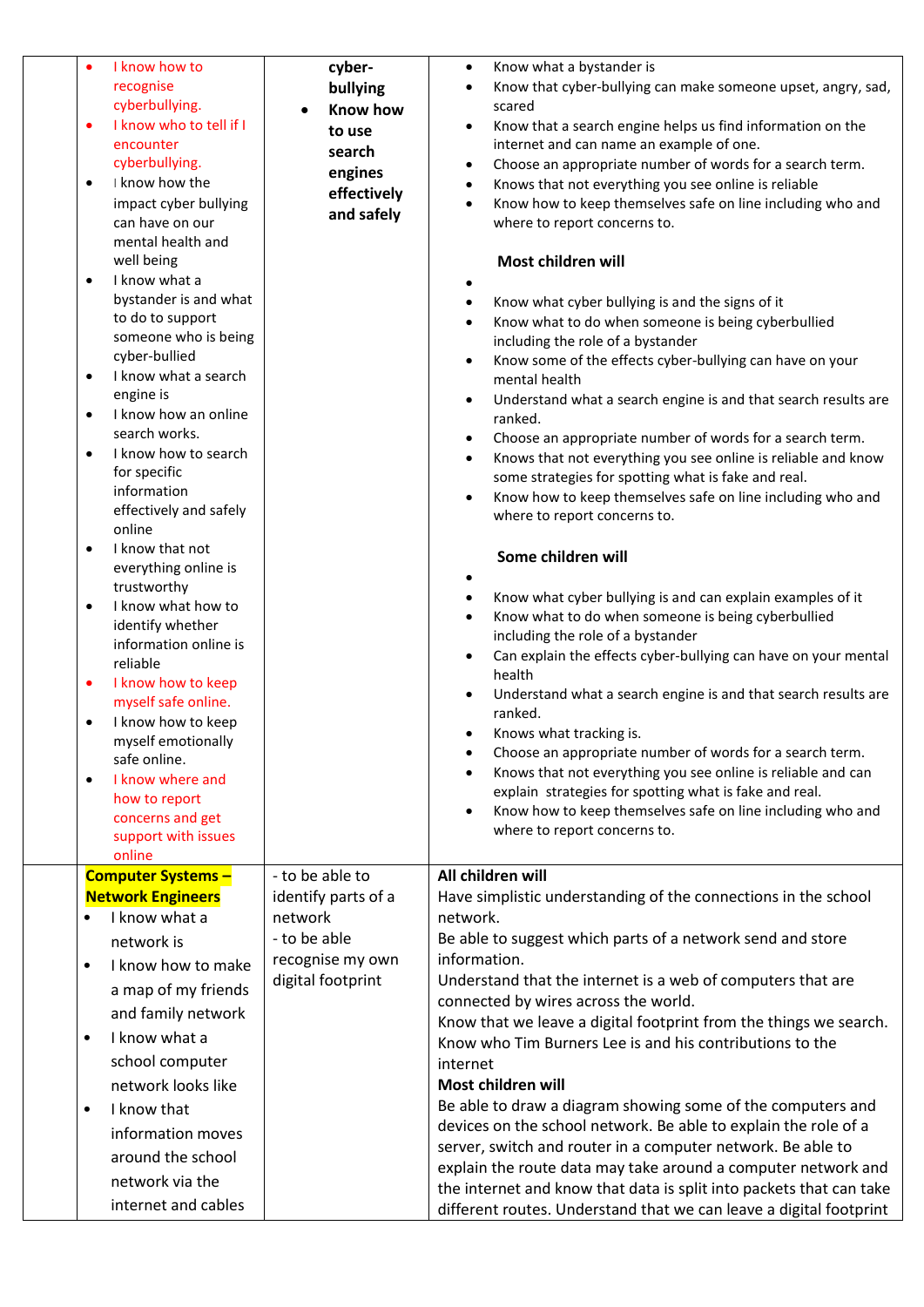| $\bullet$<br>$\bullet$<br>$\bullet$<br>$\bullet$ | I know what the<br>internet is<br>I know what<br>happens when I<br>make a search on<br>the internet<br>I know who Tim<br>Berners-Lee is and<br>his contribution to<br>the development of<br>the internet<br>I know how<br>information is<br>passed across the<br>internet<br>I know why an<br>internet search<br>might fail<br>I know what a digital<br>footprint is. |                                        | online that others can trace. Explain who Tim Burners Lee is and<br>his contributions to the internet.<br>Some children will<br>Be able to draw a detailed diagram of the school network,<br>including wired and wireless computers, devices and printers.<br>They will be able to explain the role of different parts of a<br>computer network. Be able to explain how data might move<br>through a network when users perform actions like logging on,<br>opening and printing a document. Explain a number of ways we<br>leave a digital footprint online and how others can trace it.<br>Understand the impact that Tim Burners Lee has had on our use<br>of the internet today. |
|--------------------------------------------------|-----------------------------------------------------------------------------------------------------------------------------------------------------------------------------------------------------------------------------------------------------------------------------------------------------------------------------------------------------------------------|----------------------------------------|--------------------------------------------------------------------------------------------------------------------------------------------------------------------------------------------------------------------------------------------------------------------------------------------------------------------------------------------------------------------------------------------------------------------------------------------------------------------------------------------------------------------------------------------------------------------------------------------------------------------------------------------------------------------------------------|
|                                                  | <b>Programming - Scratch</b>                                                                                                                                                                                                                                                                                                                                          | Pupils create simple                   | All children will                                                                                                                                                                                                                                                                                                                                                                                                                                                                                                                                                                                                                                                                    |
|                                                  | <b>Music Machine</b>                                                                                                                                                                                                                                                                                                                                                  | buttons which play<br>different sounds | Create programs that still contain bugs, not be confident                                                                                                                                                                                                                                                                                                                                                                                                                                                                                                                                                                                                                            |
|                                                  | Know what                                                                                                                                                                                                                                                                                                                                                             | when they are                          | describing sequences of code, use mostly strings of individual<br>blocks and need to use support materials.                                                                                                                                                                                                                                                                                                                                                                                                                                                                                                                                                                          |
|                                                  | programming and<br>coding is.                                                                                                                                                                                                                                                                                                                                         | clicked with the left                  | Most children will                                                                                                                                                                                                                                                                                                                                                                                                                                                                                                                                                                                                                                                                   |
| $\bullet$                                        | <b>Know and</b>                                                                                                                                                                                                                                                                                                                                                       | mouse button.                          | Create a program with buttons that play sequences of notes or                                                                                                                                                                                                                                                                                                                                                                                                                                                                                                                                                                                                                        |
|                                                  | understand what an                                                                                                                                                                                                                                                                                                                                                    | Sounds are created                     | imported sounds. Sequences will use strings of individual blocks,                                                                                                                                                                                                                                                                                                                                                                                                                                                                                                                                                                                                                    |
|                                                  | algorithm is.                                                                                                                                                                                                                                                                                                                                                         | using sequences of                     | repeat loops and may include instrument, volume and tempo                                                                                                                                                                                                                                                                                                                                                                                                                                                                                                                                                                                                                            |
|                                                  | Know how to debug                                                                                                                                                                                                                                                                                                                                                     | notes, repeat loops                    | blocks. They should also be able to describe the order blocks in a                                                                                                                                                                                                                                                                                                                                                                                                                                                                                                                                                                                                                   |
|                                                  | a simple program.                                                                                                                                                                                                                                                                                                                                                     | and imported                           | sequence will be played and debug their own code.                                                                                                                                                                                                                                                                                                                                                                                                                                                                                                                                                                                                                                    |
|                                                  | know what a coding                                                                                                                                                                                                                                                                                                                                                    | sounds.                                | Some children will                                                                                                                                                                                                                                                                                                                                                                                                                                                                                                                                                                                                                                                                   |
|                                                  | sequence and                                                                                                                                                                                                                                                                                                                                                          |                                        | Create a program that may also include a flashing background,<br>volume/tempo controls or a button to stop it playing. Sequences                                                                                                                                                                                                                                                                                                                                                                                                                                                                                                                                                     |
|                                                  | repetition are                                                                                                                                                                                                                                                                                                                                                        |                                        | will use strings of individual blocks; repeat loops; instrument,                                                                                                                                                                                                                                                                                                                                                                                                                                                                                                                                                                                                                     |
| ٠                                                | know what input                                                                                                                                                                                                                                                                                                                                                       |                                        | volume and tempo blocks and may show creative use of                                                                                                                                                                                                                                                                                                                                                                                                                                                                                                                                                                                                                                 |
|                                                  | and output mean                                                                                                                                                                                                                                                                                                                                                       |                                        | imported sounds. They should also be able to confidently                                                                                                                                                                                                                                                                                                                                                                                                                                                                                                                                                                                                                             |
| $\bullet$                                        | Know how to create                                                                                                                                                                                                                                                                                                                                                    |                                        | describe the order blocks in a sequence will be played and debug                                                                                                                                                                                                                                                                                                                                                                                                                                                                                                                                                                                                                     |
|                                                  | a simple program.                                                                                                                                                                                                                                                                                                                                                     |                                        | their own code independently.                                                                                                                                                                                                                                                                                                                                                                                                                                                                                                                                                                                                                                                        |
| $\bullet$                                        | Know how to code a                                                                                                                                                                                                                                                                                                                                                    |                                        |                                                                                                                                                                                                                                                                                                                                                                                                                                                                                                                                                                                                                                                                                      |
|                                                  | mouse click as an                                                                                                                                                                                                                                                                                                                                                     |                                        |                                                                                                                                                                                                                                                                                                                                                                                                                                                                                                                                                                                                                                                                                      |
|                                                  | input.                                                                                                                                                                                                                                                                                                                                                                |                                        |                                                                                                                                                                                                                                                                                                                                                                                                                                                                                                                                                                                                                                                                                      |
|                                                  | I know how to code                                                                                                                                                                                                                                                                                                                                                    |                                        |                                                                                                                                                                                                                                                                                                                                                                                                                                                                                                                                                                                                                                                                                      |
|                                                  | a button to play                                                                                                                                                                                                                                                                                                                                                      |                                        |                                                                                                                                                                                                                                                                                                                                                                                                                                                                                                                                                                                                                                                                                      |
|                                                  | sounds                                                                                                                                                                                                                                                                                                                                                                |                                        |                                                                                                                                                                                                                                                                                                                                                                                                                                                                                                                                                                                                                                                                                      |
|                                                  | know how to code a                                                                                                                                                                                                                                                                                                                                                    |                                        |                                                                                                                                                                                                                                                                                                                                                                                                                                                                                                                                                                                                                                                                                      |
|                                                  | sequence of notes                                                                                                                                                                                                                                                                                                                                                     |                                        |                                                                                                                                                                                                                                                                                                                                                                                                                                                                                                                                                                                                                                                                                      |
| $\bullet$                                        | I know how to code                                                                                                                                                                                                                                                                                                                                                    |                                        |                                                                                                                                                                                                                                                                                                                                                                                                                                                                                                                                                                                                                                                                                      |
|                                                  | a sequence of drums                                                                                                                                                                                                                                                                                                                                                   |                                        |                                                                                                                                                                                                                                                                                                                                                                                                                                                                                                                                                                                                                                                                                      |
|                                                  | I know how to code<br>multiple sequences                                                                                                                                                                                                                                                                                                                              |                                        |                                                                                                                                                                                                                                                                                                                                                                                                                                                                                                                                                                                                                                                                                      |
|                                                  | alongside each other                                                                                                                                                                                                                                                                                                                                                  |                                        |                                                                                                                                                                                                                                                                                                                                                                                                                                                                                                                                                                                                                                                                                      |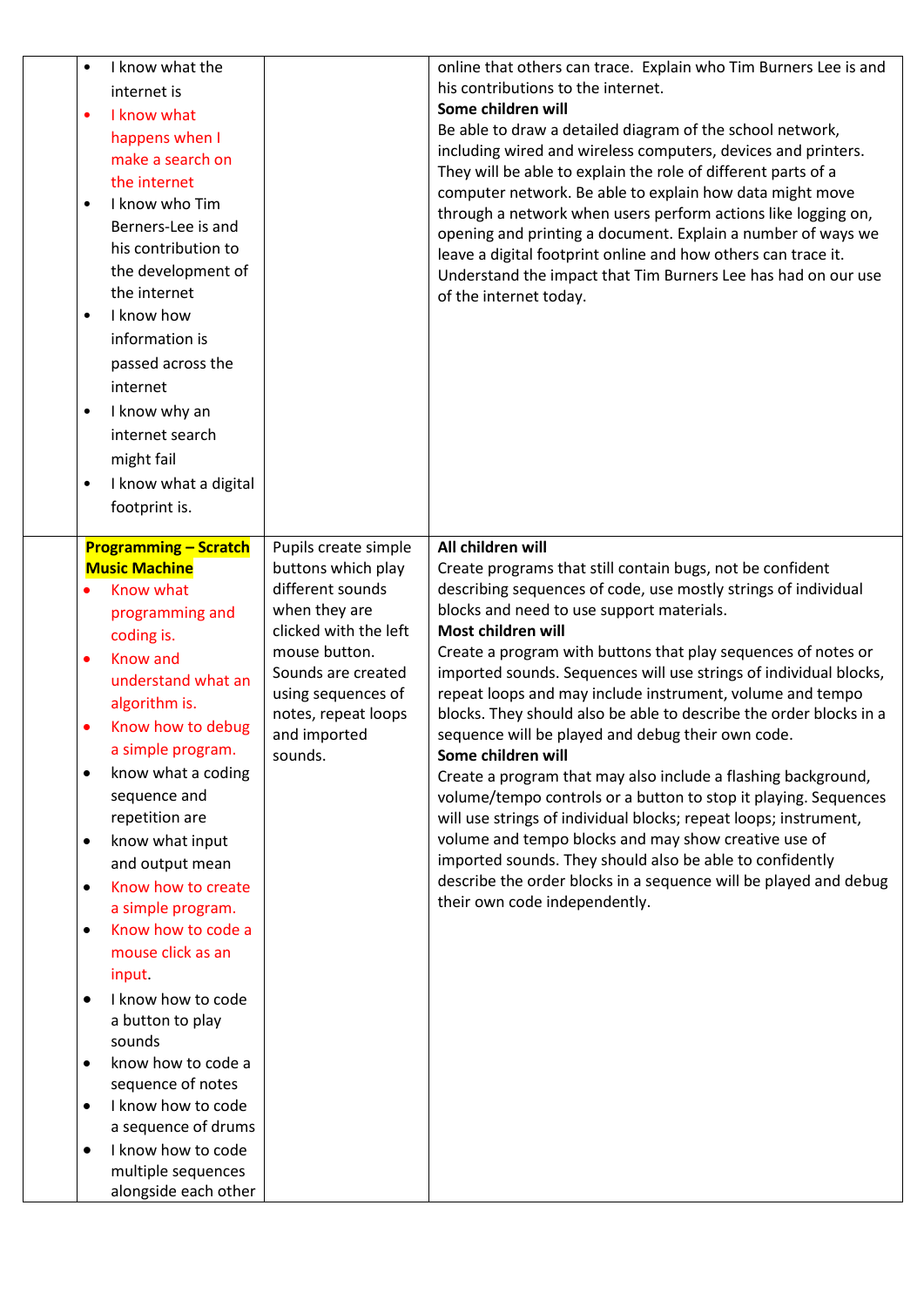| Know how to code a<br>$\bullet$                   |                      |                                                                     |
|---------------------------------------------------|----------------------|---------------------------------------------------------------------|
| repeat loop                                       |                      |                                                                     |
| command.                                          |                      |                                                                     |
|                                                   |                      |                                                                     |
| I know how to use a<br>$\bullet$                  |                      |                                                                     |
| set tempo to block                                |                      |                                                                     |
| in my code                                        |                      |                                                                     |
| I know how to<br>$\bullet$                        |                      |                                                                     |
| change the type of                                |                      |                                                                     |
| note using the                                    |                      |                                                                     |
| instrument block                                  |                      |                                                                     |
| Know how to use a<br>$\bullet$                    |                      |                                                                     |
| set volume to block                               |                      |                                                                     |
| on one instrument                                 |                      |                                                                     |
| I know how to<br>$\bullet$                        |                      |                                                                     |
| create a sequence                                 |                      |                                                                     |
| that includes an                                  |                      |                                                                     |
| imported sound                                    |                      |                                                                     |
| I know how to<br>$\bullet$                        |                      |                                                                     |
| create a sequence                                 |                      |                                                                     |
| that uses a play                                  |                      |                                                                     |
| sound and a play                                  |                      |                                                                     |
| sound until block                                 |                      |                                                                     |
| know who Alan<br>$\bullet$                        |                      |                                                                     |
| Turing is and his                                 |                      |                                                                     |
| importance in                                     |                      |                                                                     |
| computing.                                        |                      |                                                                     |
| <b>Programming - Scratch</b>                      | To be able to code a | All children will                                                   |
|                                                   |                      |                                                                     |
|                                                   |                      |                                                                     |
| <b>Smoking car</b>                                | sprite to move in    | Know some new vocabulary. Create a program where the sprite         |
| I know what                                       | different directions | is directed around the screen using the keyboard with some          |
| decomposition is.                                 | To be able to create | bugs. They will have created a background with support and may      |
| I know new logical                                | a background and     | have included some code for the pen tool.                           |
| language                                          | make it move         | Most children will                                                  |
| I know how to use                                 | To be able to use    | Know some vocabulary and begin to use it when discussing their      |
| logical language.                                 | code to draw an      | work. Create a program where a sprite is directed around the        |
| I know how to code a                              | image                | screen using keyboard inputs. They will have created more than      |
| sprite to change                                  | To be able to erase  | one background that you can rotate using a keyboard input. They     |
| direction using the                               | their drawing with   | will also have code that allows the turning on, off and clearing of |
| arrow keys.                                       | code                 | the pen tool. They may or may not include a title screen.           |
| I know how to code a                              | To be able to make a | Some children will                                                  |
| sprite to move using a                            | sprite disappear and | Know new vocabulary and use it with confidence when discussing      |
| keyboard key.                                     | reappear             | and explaining their work. Create a program that will also include  |
| I know how to draw a                              |                      | a title screen with clear instructions for the game that appears    |
| simple background.                                |                      | when the game is run and the disappears after a few seconds.        |
| I know how to make the                            |                      | They may have multiple backgrounds of their own design.             |
| backgrounds rotate                                |                      |                                                                     |
| using a keyboard press.                           |                      |                                                                     |
| I know how to code the                            |                      |                                                                     |
| pen to go up and down                             |                      |                                                                     |
| with keyboard presses.                            |                      |                                                                     |
| I know how to code a                              |                      |                                                                     |
| key to clear all pen                              |                      |                                                                     |
| drawings.                                         |                      |                                                                     |
| I know how to make a                              |                      |                                                                     |
| title page using a sprite<br>I know how to make a |                      |                                                                     |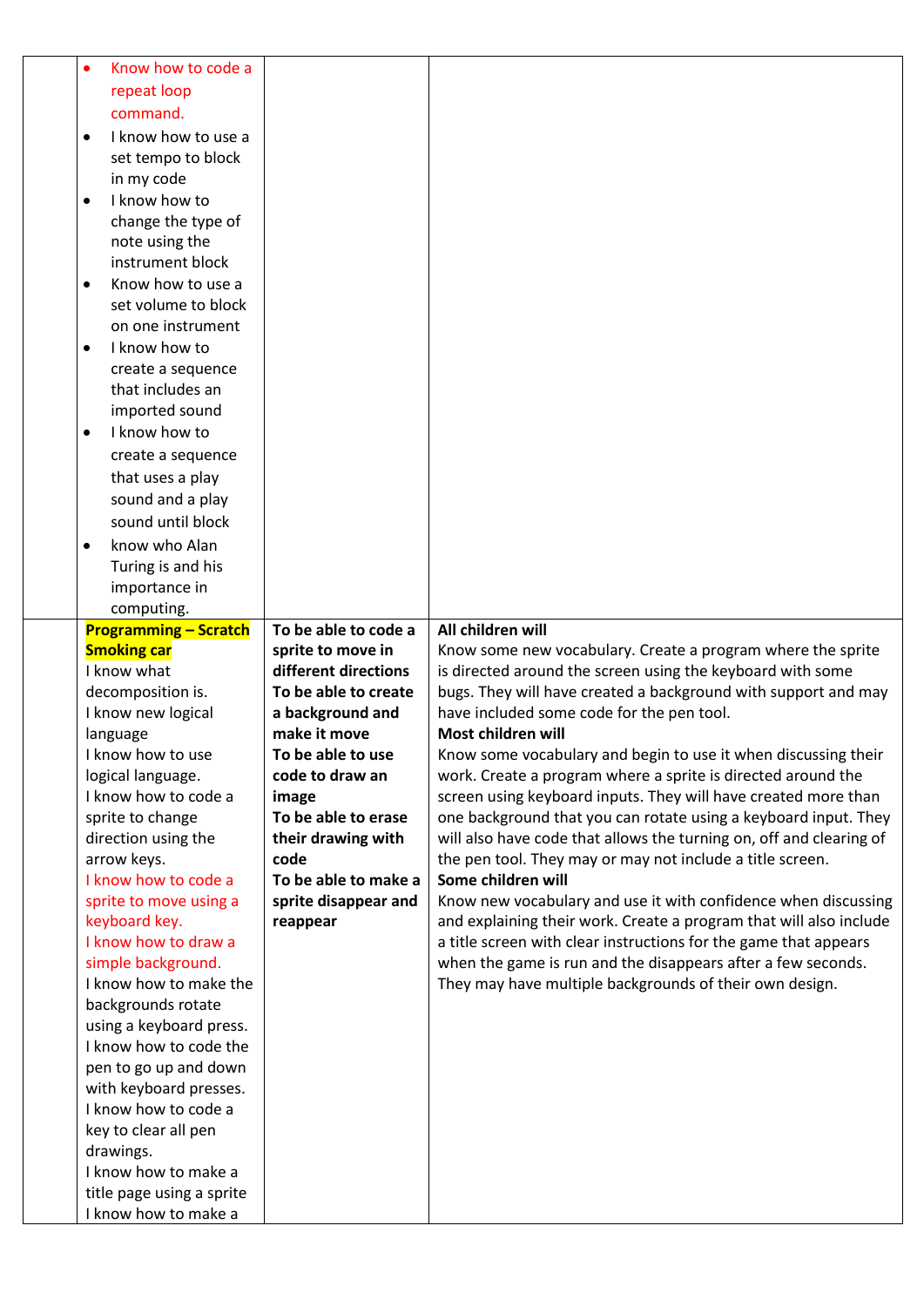| sprite appear and<br>disappear from view.                                                                                                                                                                                                                                                                                                                                                                                                                                                                                                                                                                                                     |                                                                                                                                                                                                                                                                                     |                                                                                                                                                                                                                                                                                                                                                                                                                                                                                                                                                                                                                                                                                                                                                                                                                                                                                                                                                                                                                                                                                                                                                                                                                                                                                                                                                                        |
|-----------------------------------------------------------------------------------------------------------------------------------------------------------------------------------------------------------------------------------------------------------------------------------------------------------------------------------------------------------------------------------------------------------------------------------------------------------------------------------------------------------------------------------------------------------------------------------------------------------------------------------------------|-------------------------------------------------------------------------------------------------------------------------------------------------------------------------------------------------------------------------------------------------------------------------------------|------------------------------------------------------------------------------------------------------------------------------------------------------------------------------------------------------------------------------------------------------------------------------------------------------------------------------------------------------------------------------------------------------------------------------------------------------------------------------------------------------------------------------------------------------------------------------------------------------------------------------------------------------------------------------------------------------------------------------------------------------------------------------------------------------------------------------------------------------------------------------------------------------------------------------------------------------------------------------------------------------------------------------------------------------------------------------------------------------------------------------------------------------------------------------------------------------------------------------------------------------------------------------------------------------------------------------------------------------------------------|
| <b>Word processing</b><br>Know how to create a<br>word document.<br>Know how to save a<br>document.<br>Know how to print a<br>document.<br>Know how to format<br>text in Word.<br>Know how to insert an<br>image into word.<br>Know how to copy and<br>paste.<br>To know how to create<br>a table in a word<br>document<br>To know how to insert a<br>shape in a word<br>document<br>To know how to format<br>a shape in a word<br>document<br>To know how to insert<br>an arrow in a word<br>document<br>To know how to check<br>spellings and grammar<br>in a word document<br>To know how to insert a<br>page border in a word<br>document | Be able to insert and<br>populate a table<br>Be able to insert and<br>format a shape<br>Be able to insert and<br>adapt an arrow<br>shape<br>Be able to correct<br>spellings and<br>grammar with the<br>aid of the software<br>Be able to insert and<br>personalise a page<br>border | All children will<br>Create a word document which includes a table with 3 columns<br>and an appropriate number of rows. It will include up to 4 or 5<br>table entries with shapes and limited/ copied descriptions. It will<br>also include a diagram with arrows connected from at least one<br>features to some description of the feature. There might have<br>been some attempt to use the spelling and grammar checkers.<br>Most children will<br>Create a word document which includes a table with 3 columns<br>and an appropriate number of rows. It will include 4 or 5 table<br>entries with shapes and descriptions. It will also include a<br>diagram with arrows connected from features to some<br>description of the feature. It will be mostly correctly spelled and<br>punctuated.<br>Some children will<br>Create a well presented and organised word document which<br>includes a table with 3 columns and an appropriate number of<br>rows. It will include 5 or more table entries with shapes and<br>descriptions. It will also include a diagram with arrows connected<br>from features to clear descriptions of the feature. It will be<br>mostly correctly spelled and punctuated and may include a page<br>border. There may be some observation of the individual<br>occasionally using shortcut keys for common functions like<br>undoing. |
| <b>Using Technology - We</b><br>are Meteorologists<br>I know examples of<br>$\bullet$<br>technology for<br>measuring the<br>weather<br>I know how to input<br>$\bullet$<br>weather data into a<br>spreadsheet<br>I know how to<br>$\bullet$<br>identify unusual<br>data<br>I know what it<br>$\bullet$<br>means to analyse<br>data<br>I know how to use<br>$\bullet$<br>my data to answer<br>questions                                                                                                                                                                                                                                        | How to measure<br>weather<br>How to input data<br>into a spreadsheet<br>How to identify<br>erroneous data<br>How to make a<br>graph on a<br>spreadsheet<br>How to make a<br>prediction based on<br>data<br>How to create a<br>presentation                                          | All children will<br>Use weather measurement equipment safely<br>Enter data<br>Take digital photographs<br>Create simple charts<br>Make predictions<br>Create a presentation for their weather forecast<br>Show an interest in how data can predict the weather<br>Most children will<br>Use weather measurement equipment accurately<br>Describe the weather<br>Make sensible predictions<br>Add measurements and descriptions to photographs<br>Present the weather effectively to their peers<br>Be inquisitive about how data can predict the weather<br>Some children will<br>Use weather equipment effectively to describe and analyse the<br>weather<br>Identify unusual data                                                                                                                                                                                                                                                                                                                                                                                                                                                                                                                                                                                                                                                                                   |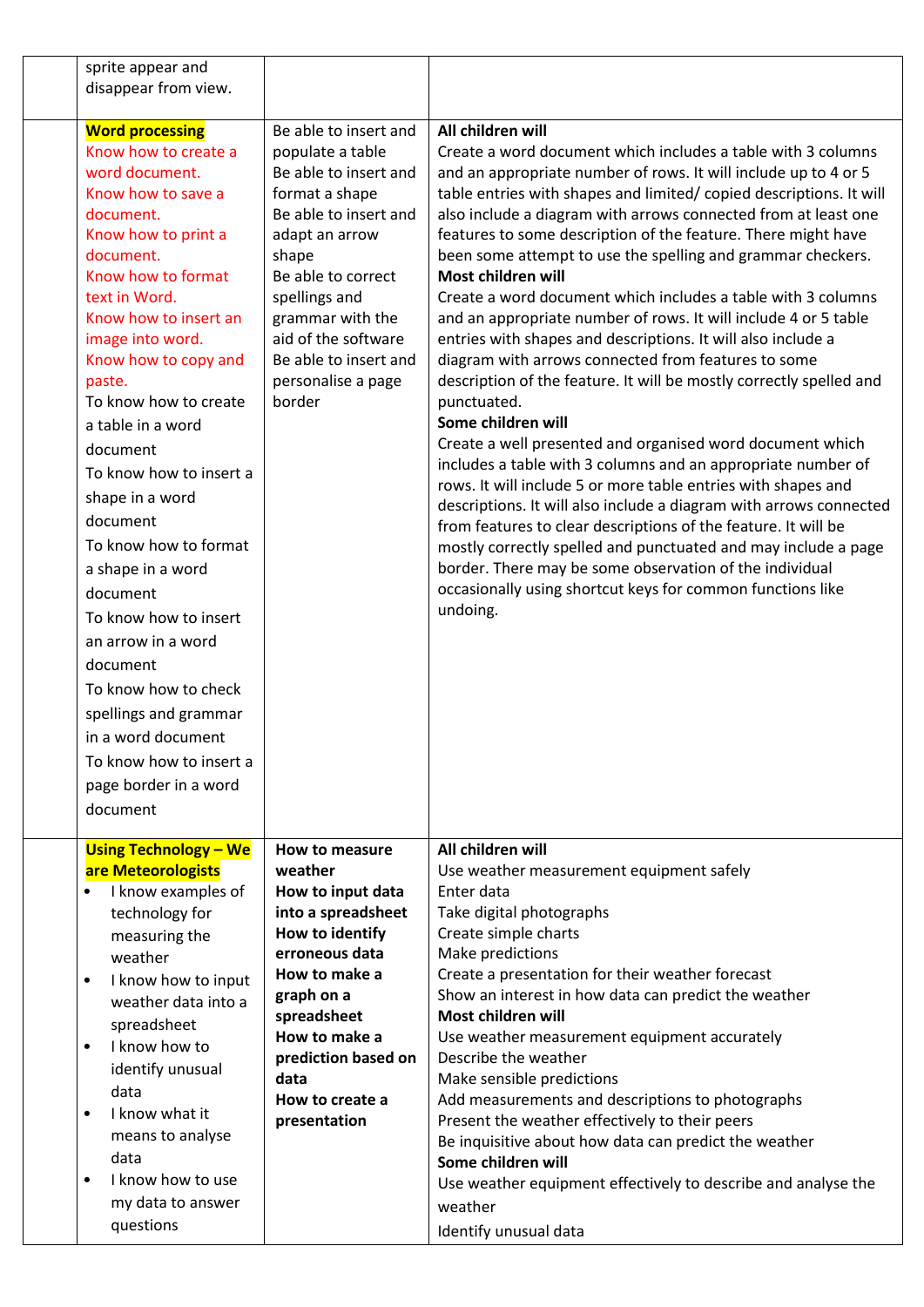|      | I know how to                                            |                            | Make accurate predictions                                                                         |
|------|----------------------------------------------------------|----------------------------|---------------------------------------------------------------------------------------------------|
|      | present weather                                          |                            | Consider some of the difficulties in predicting the weather                                       |
|      | data in a graph                                          |                            | Log detailed measurements in a graph                                                              |
|      | I know how to<br>$\bullet$                               |                            | Use their data to analyse their findings and be inquisitive and an                                |
|      | create multiple                                          |                            | interest to know more                                                                             |
|      | types of graph                                           |                            |                                                                                                   |
|      | I know how make a<br>٠                                   |                            |                                                                                                   |
|      | presentation using                                       |                            |                                                                                                   |
|      | photos and text<br>I know how to                         |                            |                                                                                                   |
|      | $\bullet$<br>create a                                    |                            |                                                                                                   |
|      | presentation in the                                      |                            |                                                                                                   |
|      | style of a weather                                       |                            |                                                                                                   |
|      | forecast                                                 |                            |                                                                                                   |
|      | I know how to use a<br>$\bullet$                         |                            |                                                                                                   |
|      | presentation to give                                     |                            |                                                                                                   |
|      | a weather forecast                                       |                            |                                                                                                   |
|      |                                                          |                            |                                                                                                   |
| Year | <b>We are Photographers</b>                              | To be able to              | Some children will                                                                                |
| 5    | <b>E-SAFETY RECAP: I know</b><br>how to look for changes | recognise<br>features of a | Take steady photographs<br>upload photos to a computer file                                       |
|      | that have been made to                                   | quality photo              | use imaging editing software to enhance their photos select                                       |
|      | an original photograph.                                  | To be able to              | specific filters and effects to produce more effective images                                     |
|      | I know a famous                                          | take a digital             | explain how particular effects have been achieved in their work                                   |
|      | photographer                                             | photo.                     | or might have been achieved in the works of others.                                               |
|      | I know the features                                      | To be able to              | present their work in a slideshow with a range of transitions to                                  |
|      | of a good                                                | upload a digital           | maintain the viewers interest                                                                     |
|      | photograph                                               | photo.                     | Most children will                                                                                |
|      | I know key<br>٠                                          | To be able to              | Take a good photo on a camera                                                                     |
|      | vocabulary linked to                                     | edit a digital<br>photo.   | Upload multiple photos to a computer file<br>use imaging editing software to enhance their photos |
|      | photography (focus,                                      | To be able to present      | use a range of filters and effects to produce more effective                                      |
|      | angle, zoom, crop)                                       | a collection of digital    | images                                                                                            |
|      | I know how to use a                                      | photos.                    | present their work in a slide show with some transitions to gain                                  |
|      | digital camera                                           |                            | the viewers interest                                                                              |
|      | I know how to<br>$\bullet$                               |                            | All children will                                                                                 |
|      | upload photographs                                       |                            | Be able to take a photograph                                                                      |
|      | to a computer                                            |                            | Upload some photos to the computer                                                                |
|      |                                                          |                            | begin to explore ways to edit a photograph on a computer<br>program                               |
|      | I know how to apply                                      |                            | sort their photos into a simple presentation to show to others                                    |
|      | an effect to a                                           |                            |                                                                                                   |
|      | photograph                                               |                            |                                                                                                   |
|      | I know how to crop                                       |                            |                                                                                                   |
|      | a photograph                                             |                            |                                                                                                   |
|      | I know what a photo                                      |                            |                                                                                                   |
|      | collage is                                               |                            |                                                                                                   |
|      | I know how to insert                                     |                            |                                                                                                   |
|      | photographs into a                                       |                            |                                                                                                   |
|      | document                                                 |                            |                                                                                                   |
|      | I know how to add                                        |                            |                                                                                                   |
|      | borders to frame                                         |                            |                                                                                                   |
|      | photographs                                              |                            |                                                                                                   |
|      | I know what                                              |                            |                                                                                                   |
|      | powerpoint is                                            |                            |                                                                                                   |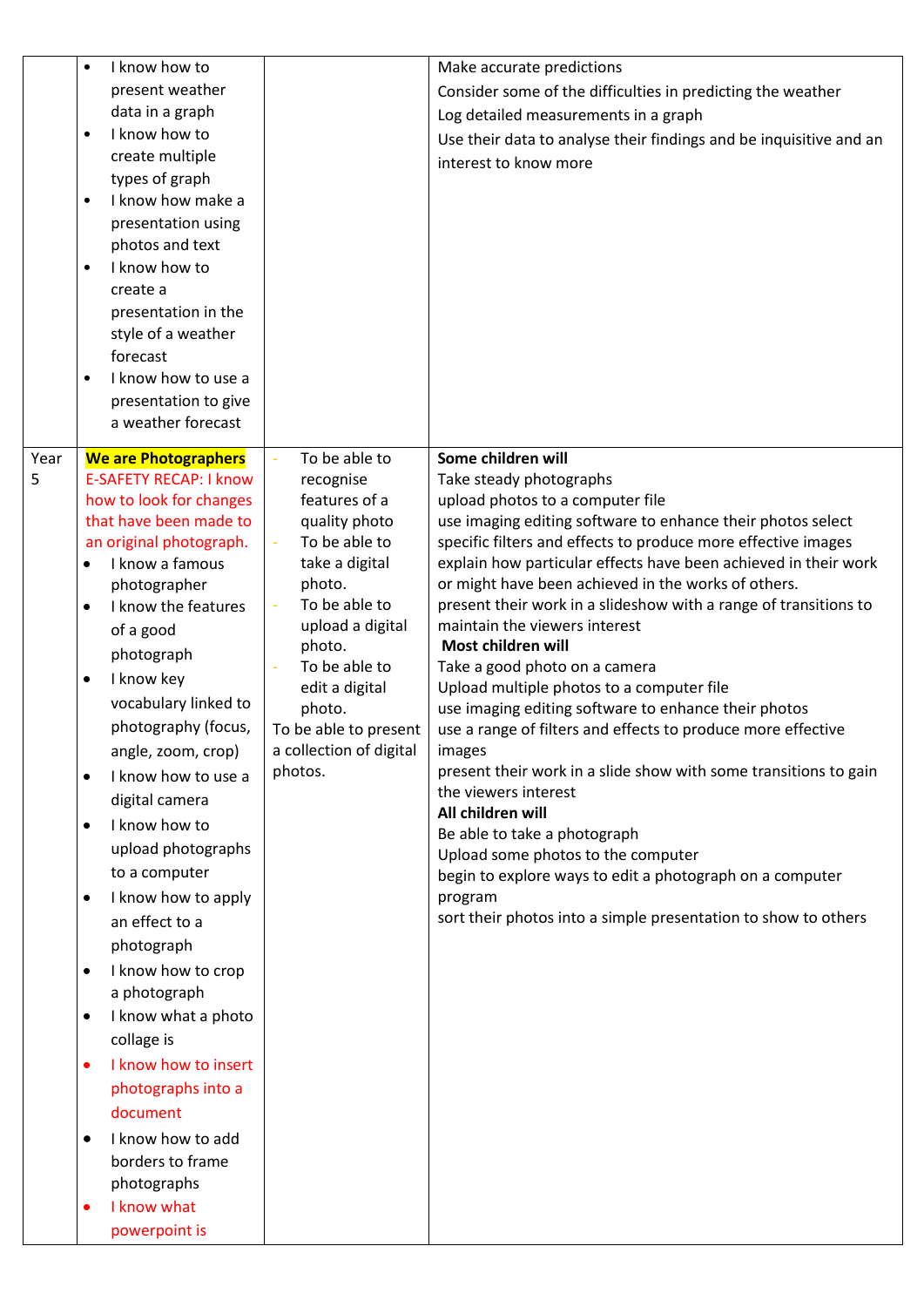| I know how to add<br>$\bullet$                |                                          |                                                                                                              |
|-----------------------------------------------|------------------------------------------|--------------------------------------------------------------------------------------------------------------|
| images to a                                   |                                          |                                                                                                              |
| powerpoint                                    |                                          |                                                                                                              |
|                                               |                                          |                                                                                                              |
| presentation                                  |                                          |                                                                                                              |
| I know how to<br>$\bullet$                    |                                          |                                                                                                              |
| include different                             |                                          |                                                                                                              |
| transitions                                   |                                          |                                                                                                              |
| <b>E-Safety/RHE</b>                           | Identifying                              | All children will                                                                                            |
| I know the risks of                           | suspicious                               | Know a risk of spending too much time online on their physical<br>$\bullet$                                  |
| spending too much time                        | emails.                                  | and mental wellbeing                                                                                         |
| online on my physical and                     | <b>Sending safe</b>                      | Know that it is importance to limit the time we spend online<br>$\bullet$                                    |
| mental wellbeing.                             | emails                                   | Know what email is<br>$\bullet$                                                                              |
| I know how to ration the                      | <b>Identifying safe</b>                  | Know some signs of a spam email.<br>$\bullet$                                                                |
| time I spend online to                        | websites                                 | Know what to do with a spam email.<br>$\bullet$                                                              |
| improve my physical and                       | Identifying                              | Know not everything the see online is true.<br>$\bullet$                                                     |
| mental health. I know                         |                                          | Know that photographs can be altered<br>$\bullet$                                                            |
| what email is and what it                     | manipulated                              | Know online images and advertising can make us feel sad<br>$\bullet$                                         |
| is used for.                                  | photos.                                  | about ourselves                                                                                              |
| I know the signs of a                         |                                          | Most children will                                                                                           |
| suspicious email.<br>I know what a SPAM email |                                          | Know some risks of spending too much time online on their<br>$\bullet$                                       |
| is and its dangers                            |                                          | physical and mental wellbeing                                                                                |
| I know how to identify                        |                                          | Know some ways they can ration the time they spend online<br>$\bullet$                                       |
| spam emails and what to                       |                                          | Know what email is and how it is used.<br>$\bullet$                                                          |
| do with them.                                 |                                          | Can identify suspicious and SPAM and explain some dangers of<br>$\bullet$                                    |
| I know how to write and                       |                                          | spam email.                                                                                                  |
| send an email                                 |                                          | Know what information can be shared online and what<br>$\bullet$                                             |
| I know what information is                    |                                          | information to keep private                                                                                  |
| safe to share on line.                        |                                          | Know 3 ways to identify a safe website.<br>$\bullet$                                                         |
| I know what personal                          |                                          | Understand that not everything we see online is true<br>$\bullet$                                            |
| information should be                         |                                          | Explain how photographs can be altered and why they might<br>$\bullet$                                       |
| kept private.<br>I know how to identify a     |                                          | have been altered                                                                                            |
| safe website                                  |                                          | Know online images and advertising can negatively impact our                                                 |
| I know how to look for                        |                                          | mental wellbeing                                                                                             |
| changes that have been                        |                                          | Some children will                                                                                           |
| made to an original                           |                                          | Know a range of risks of spending too much time online on<br>$\bullet$                                       |
| photograph.                                   |                                          | their physical and mental wellbeing<br>Know a range of ways they can ration the time they spend<br>$\bullet$ |
| I know that not everything                    |                                          | online                                                                                                       |
| I see online is true.                         |                                          | Can explain the benefits of using email and why people use<br>$\bullet$                                      |
| I know how false                              |                                          | email.                                                                                                       |
| photographs can make                          |                                          | Identify SPAM and explain the dangers of spam email.<br>$\bullet$                                            |
| people feel bad about<br>themselves.          |                                          | Explain some steps to take to avoid receiving spam email and<br>$\bullet$                                    |
| I know how to recognise                       |                                          | what to do if you do receive SPAM                                                                            |
| how images in the media                       |                                          | Can explain the importance of keeping personal information<br>$\bullet$                                      |
| (and online) do not always                    |                                          | private                                                                                                      |
| reflect reality                               |                                          | Know ways to identify a safe website and how to recognise<br>$\bullet$                                       |
| I know how to recognise                       |                                          | fake ones.                                                                                                   |
| how images in the media                       |                                          | Understand that not everything we see online is true<br>$\bullet$                                            |
| can affect how people feel                    |                                          | Explain how photos can be altered and why we might do this<br>$\bullet$                                      |
| about themselves                              |                                          | Know online images and advertising can negatively impact our<br>$\bullet$                                    |
| I know who to where and                       |                                          | mental wellbeing                                                                                             |
| how to get support with                       |                                          |                                                                                                              |
| online issues.<br><b>Programming scratch</b>  | Children can draw a                      | All children will                                                                                            |
| <b>Crab Maze</b>                              | maze                                     | Draw their own maze                                                                                          |
| I know who Grace                              | Children can create a                    | Can code the sprite across the screen.                                                                       |
|                                               |                                          | Can use a repeat loop                                                                                        |
| Hopper is<br>I know what the term             | program to steer a<br>crab around a maze |                                                                                                              |
|                                               |                                          |                                                                                                              |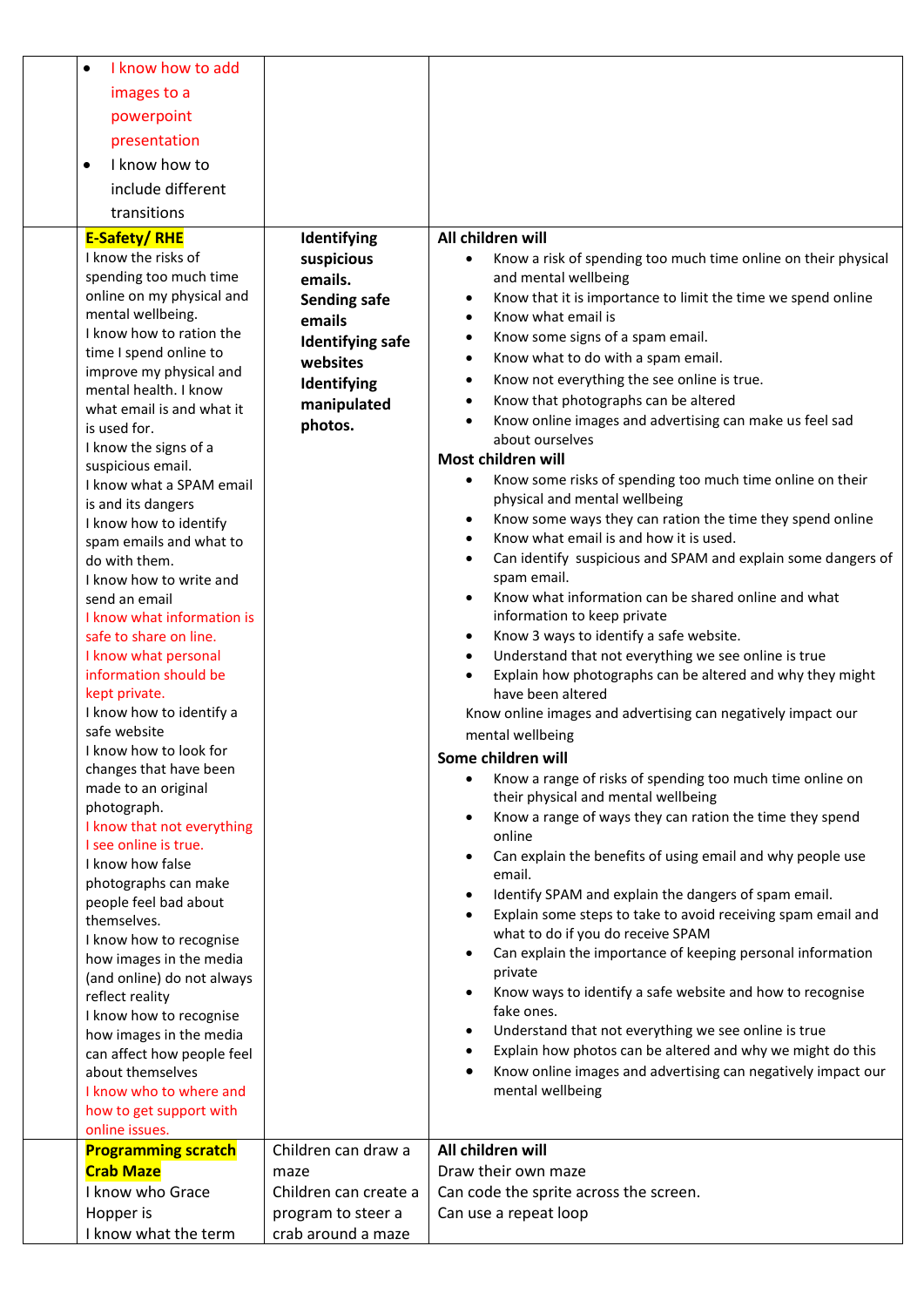| 'decompose' means            | using keys on the               | Create a simple program that may still have bugs.               |
|------------------------------|---------------------------------|-----------------------------------------------------------------|
| I know how to                | keyboard.                       | Can begin to verbalise some understanding of the coordinates    |
| decompose a computer         | Children can code               | Most children will                                              |
| program                      | when the crab                   | Create their own maze                                           |
| I know what a forever        | touches the walls of            | Can code their sprite to move efficiently around the maze       |
| loop does                    | the maze the game               | can use different code and algorithms                           |
| I know how to use a          | ends.                           | can create a simple program and begin to debug errors           |
| forever loop to make         | Children can use                | understands the use of coordinates and programs a sprite to     |
| my crab look like it is      | coordinates to                  | spawn to a specific point                                       |
| opening and closing its      | program their sprite            | Some children will                                              |
| claws                        | to move to a certain            | Can draw different levels of mazes                              |
| I know what                  | point when the                  | con confidently use a range of code commands and algorithms     |
| conditional selection        | game ends.                      | can program the game to end if the sprite touches a wall then   |
| means                        | Children can add                | use coordinates to respawn the sprite in a desired location     |
| I know how to make my        | scoring coins using a           | Can include coins and scoring to their program.                 |
| crab move when the           | variable to hold the            | May also create a plan for a similar game of the own design.    |
| game starts                  | score.                          | Can debug errors in their code                                  |
| I know how to make my        |                                 |                                                                 |
| crab steer when I press      |                                 |                                                                 |
| a key on the keyboard        |                                 |                                                                 |
| I know how to design a       |                                 |                                                                 |
| maze with a start and        |                                 |                                                                 |
| finish                       |                                 |                                                                 |
| I know how to make           |                                 |                                                                 |
| mazes where all the          |                                 |                                                                 |
| walls are the same           |                                 |                                                                 |
| colour                       |                                 |                                                                 |
| I know what a spawn          |                                 |                                                                 |
| point is                     |                                 |                                                                 |
| I know how to make the       |                                 |                                                                 |
| game stop when the           |                                 |                                                                 |
| crab touches the maze        |                                 |                                                                 |
| wall                         |                                 |                                                                 |
| I know how to use            |                                 |                                                                 |
| coordinates to make a        |                                 |                                                                 |
| spawn point so the crab      |                                 |                                                                 |
| starts at the starting       |                                 |                                                                 |
| point                        |                                 |                                                                 |
| I know how to make the       |                                 |                                                                 |
| game change level            |                                 |                                                                 |
| when the crab touches        |                                 |                                                                 |
| the finish colour            |                                 |                                                                 |
| I know how to make a         |                                 |                                                                 |
| coin that can be picked      |                                 |                                                                 |
| up by the crab               |                                 |                                                                 |
| increasing the score         |                                 |                                                                 |
| I know how I might           |                                 |                                                                 |
| make a game like this        |                                 |                                                                 |
| myself                       |                                 |                                                                 |
| <b>Programming - Scratch</b> | Be able to build a<br>$\bullet$ | All children will                                               |
| <b>WEDO race car</b>         | working vehicle                 | Design, make and program a simple vehicle that incorporates 2   |
| To know how to<br>$\bullet$  | with 2 motors                   | motors and a Lego smart hub. They will be able to connect the   |
| construct a simple           | Be able to<br>$\bullet$         | Smart hub to the computer using Bluetooth with support. They    |
| robotic vehicle using        | connect a Lego                  | will be able to program the vehicle to move forward, backwards, |
| lego                         | smart hub to a                  | stop and turn with limited accuracy. They should be able to     |
|                              | computer                        |                                                                 |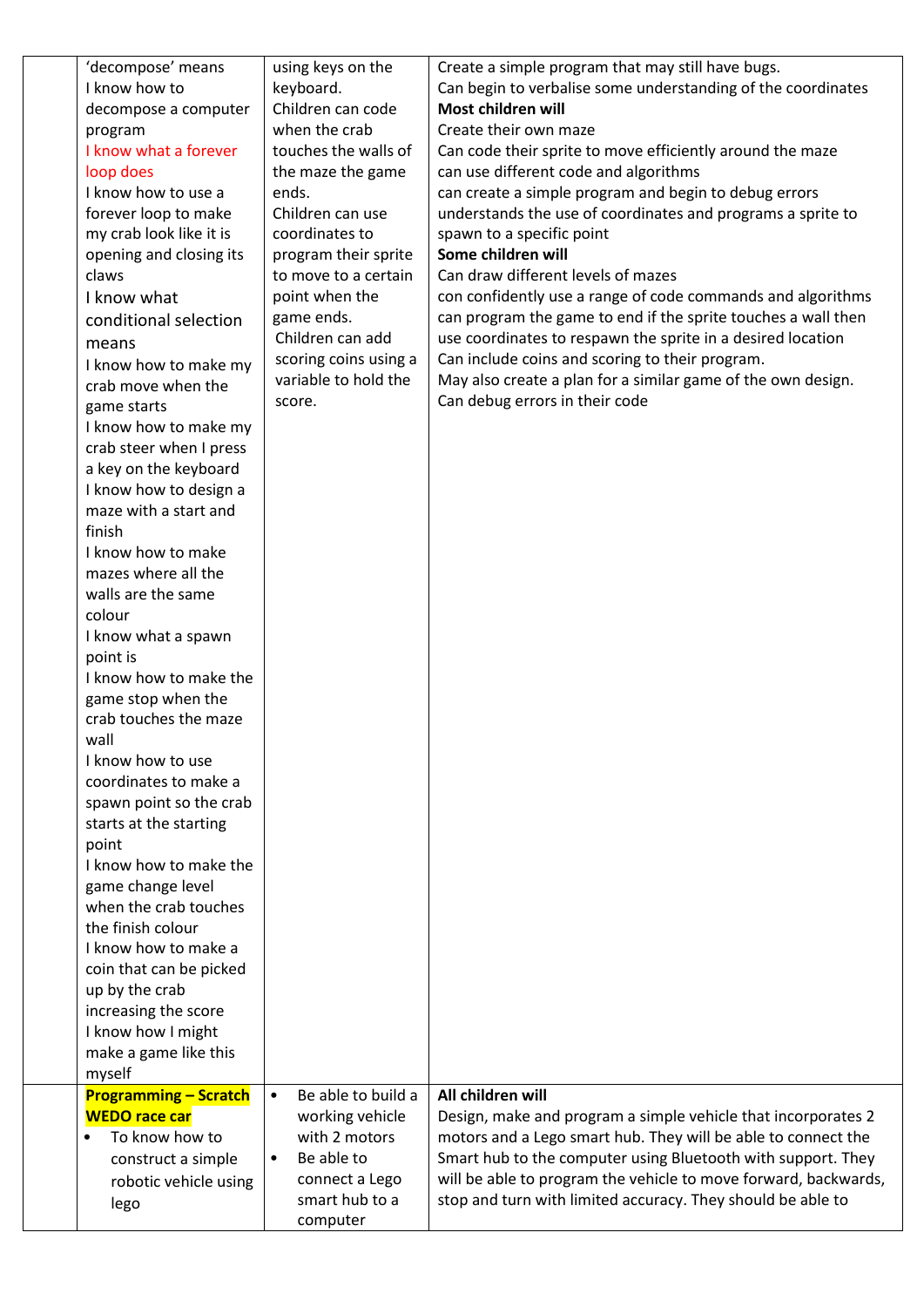| To know what blue<br>$\bullet$<br>tooth is<br>To know how to<br>$\bullet$<br>connect a Lego<br>smart hub via<br>Bluetooth<br>To know how to<br>$\bullet$<br>code a motor to<br>start and stop using<br>scratch<br>To know how to<br>$\bullet$<br>code motors to<br>make left and right<br>turns using scratch<br>To know how to<br>code a robot to<br>follow a course with<br>straights and turns<br>using scratch                                                                                                                                                                                                                          | Be able to code<br>$\bullet$<br>motors to start<br>and stop using<br>scratch<br>Be able to code<br>$\bullet$<br>motors to work<br>together to make<br>turns<br>Be able to code a<br>$\bullet$<br>robot to follow a<br>more<br>complicated path | debug their code with support and improve their code based on<br>the actions of their robot.<br>Most children will<br>Design, make and program a simple vehicle that incorporates 2<br>motors and a Lego smart hub. They will be able to connect the<br>Smart hub to the computer using Bluetooth. They will be able to<br>program the vehicle to move forward, backwards, stop and turn.<br>They should be able to debug their code with some support and<br>improve their code based on the actions of their robot.<br>Some children will<br>Design, make and program a simple vehicle that incorporates 2<br>motors and a Lego smart hub. They will be able to connect the<br>Smart hub to the computer using Bluetooth independently. They<br>will be able to program the vehicle to move forward, backwards,<br>stop and turn with accuracy. They should be able to debug their<br>code and improve their code based on the actions of their robot<br>independently. |
|---------------------------------------------------------------------------------------------------------------------------------------------------------------------------------------------------------------------------------------------------------------------------------------------------------------------------------------------------------------------------------------------------------------------------------------------------------------------------------------------------------------------------------------------------------------------------------------------------------------------------------------------|------------------------------------------------------------------------------------------------------------------------------------------------------------------------------------------------------------------------------------------------|---------------------------------------------------------------------------------------------------------------------------------------------------------------------------------------------------------------------------------------------------------------------------------------------------------------------------------------------------------------------------------------------------------------------------------------------------------------------------------------------------------------------------------------------------------------------------------------------------------------------------------------------------------------------------------------------------------------------------------------------------------------------------------------------------------------------------------------------------------------------------------------------------------------------------------------------------------------------------|
| Computer system -<br><b>HTML editors</b><br>Know the parts of a URL<br>address<br>Know that web pages<br>are written in HTML<br>Know how to change a<br>heading on a webpage<br>Know how to change a<br>paragraph on a<br>webpage<br>Know how to change an<br>image on a webpage<br>Know how to change<br>the height and width of<br>an image<br>Know how to stay safe<br>online<br>Know how to make<br>headings on my<br>webpage<br>Know how to make<br>subheadings on my<br>webpage<br>Know how to make<br>paragraphs on my<br>webpage<br>I know how to add<br>photos to my web page<br>I know how to add a<br>hyperlink to my<br>webpage | Can edit a webpage<br>Can create their own<br>webpage                                                                                                                                                                                          | All children will<br>Show some understanding of HTTP<br>Be aware of the history of the web<br>Use <img/> and <iframe> tags<br/>can begin to edit an existing webpage<br/>Most children will<br/>Explain the parts of URL<br/>Recognise the importance of links for the web<br/>Use the <a href=""></a> tag correctly to insert a link<br/>Create a webpage by writing HTML and they show due regard for<br/>safety and responsibility<br/>Some children will<br/>Understand the difference between the web and the internet<br/>Understand that web pages are written and transmitted in HTML<br/>Know and use some simple HTML<br/>Edit the HTML for a web page<br/>Create web pages that do not reveal pupils' personal information</iframe>                                                                                                                                                                                                                            |
| <b>3D modelling- Sketchup</b><br>To know how to draw<br>2d shapes in Sketchup                                                                                                                                                                                                                                                                                                                                                                                                                                                                                                                                                               | To be able to create<br>2d and 3d models in<br>Sketchup                                                                                                                                                                                        | All children will<br>Draw and manipulate scale 3D models with support.<br>÷<br>Select the correct tools for different features.                                                                                                                                                                                                                                                                                                                                                                                                                                                                                                                                                                                                                                                                                                                                                                                                                                           |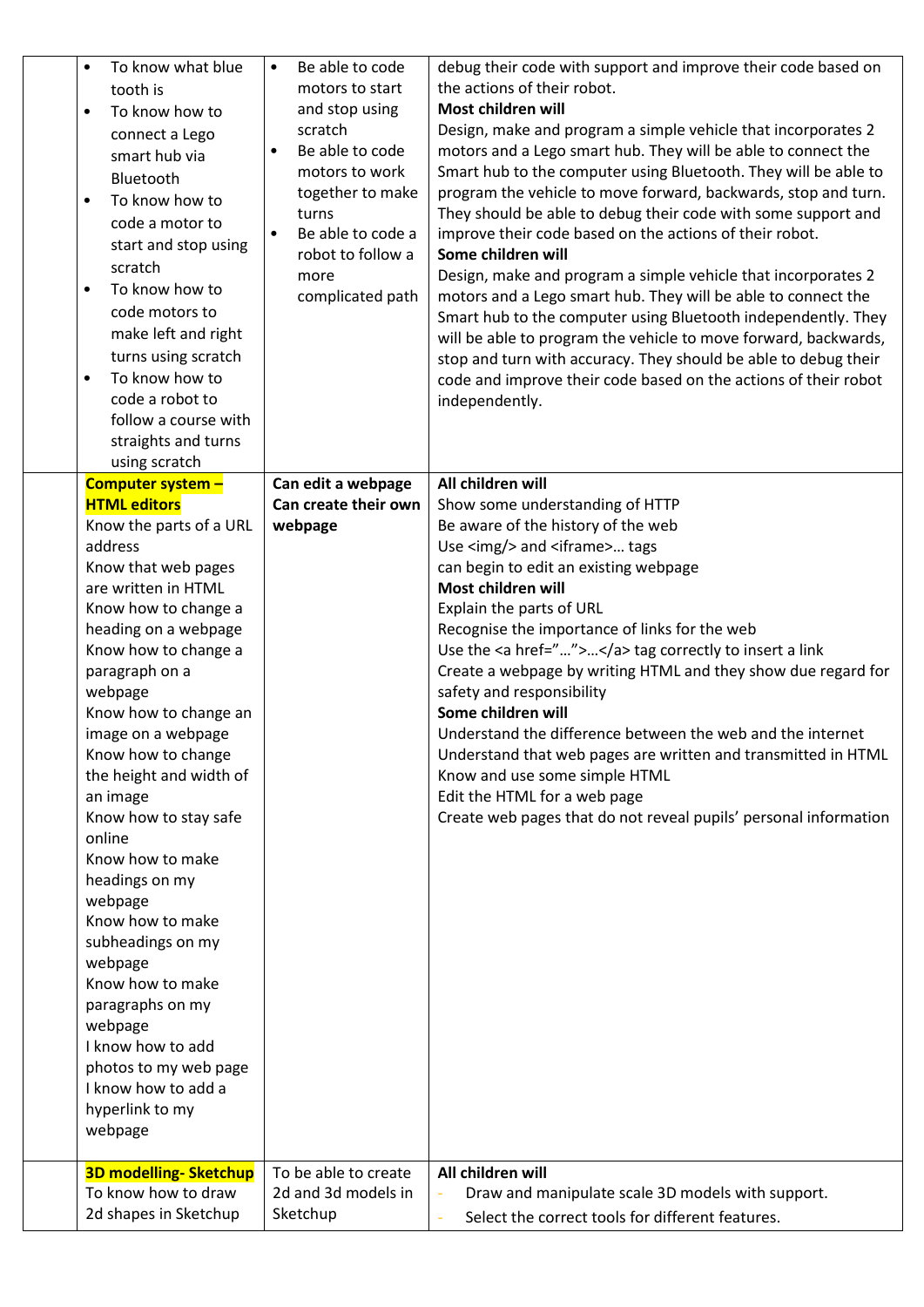|           | To know how to make<br>3d shapes in Sketchup<br>To know how to make<br>an offset line in<br>Sketchup<br>To know how to use the<br>push/pull tool in<br>Sketchup<br>To know how to erase<br>shapes and lines in<br>Sketchup<br>To know how to use the<br>inference tools to<br>improve accuracy in<br>Sketchup<br>To know how to add a<br>material to a model in<br>Sketchup<br>To know how to import                                                                           | To be able to use a<br>variety of tools to<br>create accurate<br>models.<br>To be able to adapt<br>and improve models.<br>To be able to<br>combine their own<br>models and ones<br>imported from the<br>3d warehouse<br>library.     | Independently use a more limited range of SketchUp tools.<br>Most children will<br>Draw 2D shapes or lines.<br>Draw simple 3D models.<br>$\Box$<br>Manipulate 2D shapes into 3D shapes.<br>÷,<br>Import 3D models from the 3D warehouse.<br>Use a range of SketchUp tools including: shape, push, pull,<br>orbit, pan, zoom, erase and fill<br>Some children will<br>Draw and manipulate 3D models independently.<br>Use inference points to draw lines and shapes.<br>Use a wide range of SketchUp tools and concepts including:<br>÷<br>the dimensions toolbar and guides, tape measure, zoom<br>extents and the 3D warehouse                                                                                                                                                                                                                                                                                                                                                                                                                                                            |
|-----------|--------------------------------------------------------------------------------------------------------------------------------------------------------------------------------------------------------------------------------------------------------------------------------------------------------------------------------------------------------------------------------------------------------------------------------------------------------------------------------|--------------------------------------------------------------------------------------------------------------------------------------------------------------------------------------------------------------------------------------|--------------------------------------------------------------------------------------------------------------------------------------------------------------------------------------------------------------------------------------------------------------------------------------------------------------------------------------------------------------------------------------------------------------------------------------------------------------------------------------------------------------------------------------------------------------------------------------------------------------------------------------------------------------------------------------------------------------------------------------------------------------------------------------------------------------------------------------------------------------------------------------------------------------------------------------------------------------------------------------------------------------------------------------------------------------------------------------------|
| Year<br>6 | a model into Sketchup<br>We are artists<br>I know what a<br>$\bullet$<br>tessellation is<br>I know how to draw<br>$\bullet$<br>simple shapes using<br>Inkscape<br>I know how to<br>duplicate shapes in<br>Inkscape<br>I know how to<br>create lines in a<br>computer aided<br>programme<br>(Inkscape)<br>I know how to<br>$\bullet$<br>create a complex<br>shape which will<br>tesselate<br>I know who Bridget<br>Riley is<br>I know to apply<br>٠<br>filters to my<br>artwork | - use a computer<br>$\bullet$<br>to create artistic<br>designs.<br>- use built in<br>features to<br>enhance<br>compositions.                                                                                                         | All children will<br>Be able to efficiently use a vector-based drawing program to<br>create a simple tessellation.<br>Be able to copy code into scratch to create repeating shape<br>patterns.<br>Be able to create a tessellation in the style of Bridget Riley.<br>Most children will<br>Be able to efficiently use a vector-based drawing program to<br>create a simple tessellation.<br>Be able to efficiently use a vector-based drawing program to<br>create a more complex tessellation.<br>Be able to use scratch to create patterns out of repeating shapes.<br>Be able to create a tessellation in the style of Bridget Riley.<br>Some children will<br>Be able to efficiently use a vector-based drawing program to<br>create a simple tessellation.<br>Be able to efficiently use a vector-based drawing program to<br>create a more complex tessellation.<br>Be able to use scratch to create patterns with dynamic variables<br>(size, colour, shade) out of repeating shapes.<br>Be able to create an aesthetically pleasing tessellation in the style<br>of Bridget Riley. |
|           | <b>E-Safety/RHE</b><br>I know why someone<br>might have an online<br>friendship.<br>I know what personal<br>information is and why it<br>should be kept private.<br>I know some of the<br>dangers of revealing<br>personal information to an<br>online friend.                                                                                                                                                                                                                 | <b>Identifying warning</b><br>signs when<br>communicating with<br>another person<br>online.<br><b>Identifying and</b><br>reacting to<br>cyberbullying.<br>I can recognise<br>stereotypes and the<br>negative impact this<br>can have | All children will<br>Know one positive and one negative of having an online<br>$\bullet$<br>relationship.<br>Identify personal information.<br>$\bullet$<br>Explain some dangers of revealing personal information to an<br>$\bullet$<br>online friend.<br>Say what bullying and cyberbullying are.<br>$\bullet$<br>Understand why they should ask an adult if they are worried<br>$\bullet$<br>about cyber bullying.<br>Understand what a stereotype is.<br>$\bullet$<br>Know what age restrictions are and how they keep us safe<br>$\bullet$<br>Know what plagiarism is.<br>$\bullet$                                                                                                                                                                                                                                                                                                                                                                                                                                                                                                   |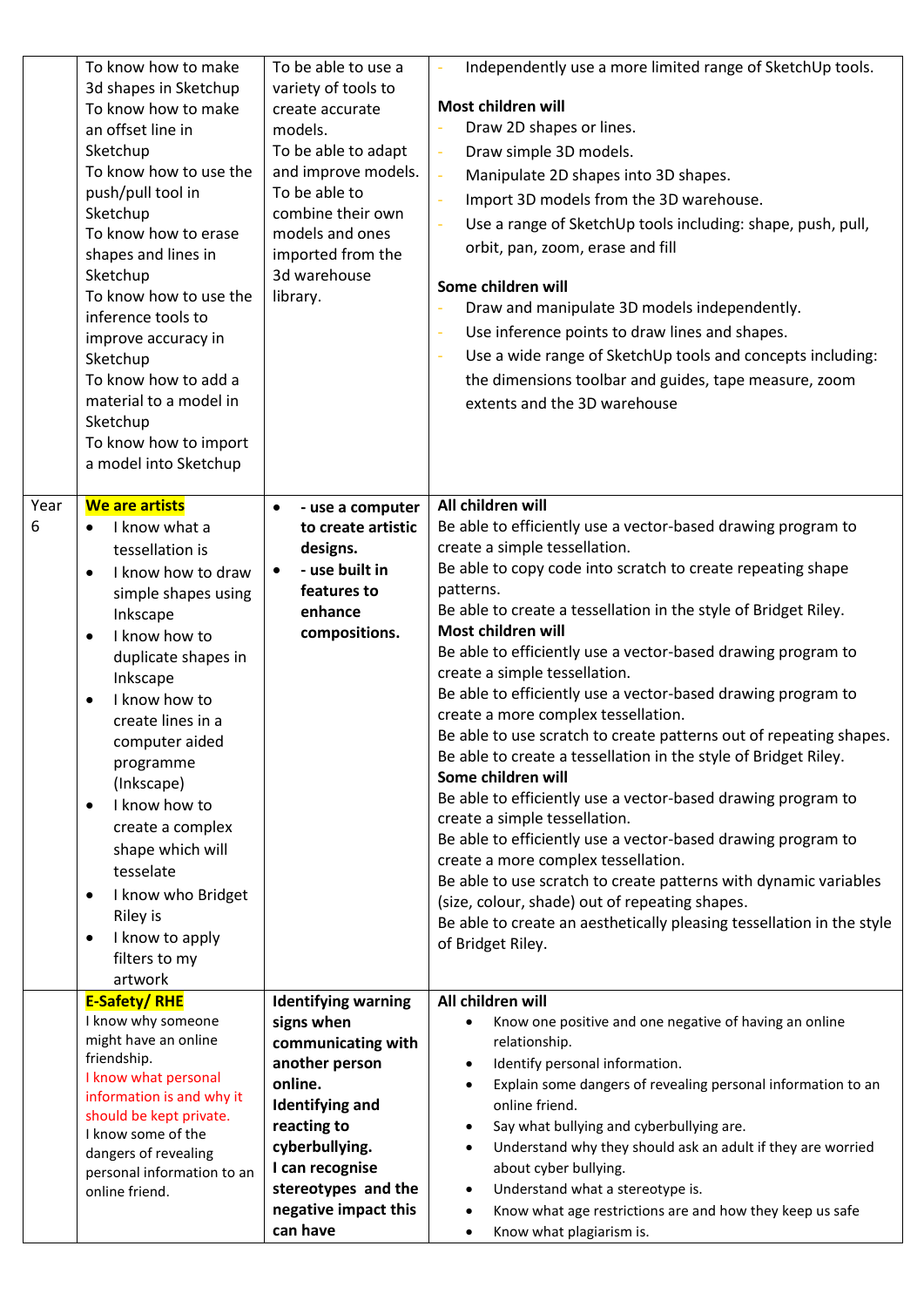| I know how to keep myself               | Know how to cite |                                                                             |
|-----------------------------------------|------------------|-----------------------------------------------------------------------------|
| safe when communicating                 | websites used    | Most children will                                                          |
| with an online friend.                  |                  | Know the positives and negatives of having an online                        |
| I know what bullying and                |                  | friendship                                                                  |
| cyberbullying are.                      |                  | Understand why certain information should be kept private<br>$\bullet$      |
| I know how the impact                   |                  | Identify cyber bullying and offer an effective suggestion of<br>$\bullet$   |
| cyber bullying can have on              |                  | what to do                                                                  |
| our mental health and                   |                  |                                                                             |
| physical well being                     |                  | Identify a gender stereotype and discus the impact this can<br>$\bullet$    |
| I know ways in which                    |                  | have on someone                                                             |
| people could address                    |                  | Know why computer games and social media have age<br>$\bullet$              |
| cyberbullying.                          |                  | restrictions and how they keep us safe                                      |
| I know what a stereotype                |                  | Know the importance of using citations and what plagiarism is.              |
| is                                      |                  |                                                                             |
| I know how a stereotype                 |                  | Some children will                                                          |
| can be unfair, negative or              |                  | Explain why people have online relationships and how they can               |
| destructive.                            |                  | be negative.                                                                |
| I know how to identify a                |                  | Reason why certain information should be kept private<br>$\bullet$          |
| gender stereotype in an                 |                  | Explain what certain information is safe to be public                       |
| online media message.                   |                  | Explain the equivalence between online and in person bullying.<br>$\bullet$ |
| I know what an age                      |                  | Offer good advice to someone who may be experiencing                        |
| restriction                             |                  | cyberbullying                                                               |
| I know age restrictions for             |                  | Identify gender stereotyping in a media message.<br>$\bullet$               |
| some computer games                     |                  | Understand and explain the impact stereotyping can have on<br>$\bullet$     |
| and social media sites.                 |                  | mental health                                                               |
| I know why age                          |                  | Know why computer games and social media have age<br>$\bullet$              |
| restrictions are used to                |                  | restrictions and how they keep us safe                                      |
| keep children safe.                     |                  |                                                                             |
| I know what a citation is               |                  | Know the importance of using citations and what plagiarism is.              |
| I know why it is important              |                  |                                                                             |
| to cite a source.                       |                  |                                                                             |
|                                         |                  |                                                                             |
| I know how to cite a                    |                  |                                                                             |
| website.                                |                  |                                                                             |
| <b>Scratch Maths quiz</b>               | To include a     | All children will                                                           |
| know what                               | welcoming block  | Create a quiz program that contains some bugs                               |
| programming and                         | of code to a     | use code to ask and answer simple questions                                 |
|                                         |                  | Can duplicate blocks of code                                                |
| coding is.                              | game             |                                                                             |
| <b>Know and</b><br>$\bullet$            | To program       | Can add some sounds and change the background                               |
| understand what an                      | questions and    | Will recognise an image of Steve Jobs                                       |
| algorithm is.                           | answers          | Most children will                                                          |
| Know how to create<br>$\bullet$         | To programme     | Program a maths quiz that asks multiple maths questions and                 |
|                                         | different        | responds with the sprite saying "correct" or "wrong" using if-else          |
| a simple program.                       | responses to     | selection blocks. They will be able to duplicate blocks of code and         |
| I know how to<br>$\bullet$              | background and   | use a variable to keep score. They may use a broadcast block to             |
| include a start block                   | sound to correct | code the background to change after a correct answer.                       |
| and a welcoming                         | or incorrect     | Know why Steve Jobs is an important figure                                  |
| block of code                           | answers          | Some children will                                                          |
| I know how to ask<br>$\bullet$          | To programme a   | Create a program which may also take away points for incorrect              |
|                                         | point scoring    | answers, make a sound for correct answers, change the                       |
| and answer                              |                  |                                                                             |
| questions in code                       | system           | background if answer is wrong. They may go on to apply what                 |
| I know how to code<br>$\bullet$         |                  | they have learnt to begin making a new quiz of their own.                   |
| maths questions                         |                  | Discuss who Steve Jobs is and explain how his contributions have            |
| Know how to code<br>٠                   |                  | developed computing and technology                                          |
|                                         |                  |                                                                             |
| key press as an                         |                  |                                                                             |
| input.                                  |                  |                                                                             |
| Know how to use                         |                  |                                                                             |
| conditional selection<br>(if commands). |                  |                                                                             |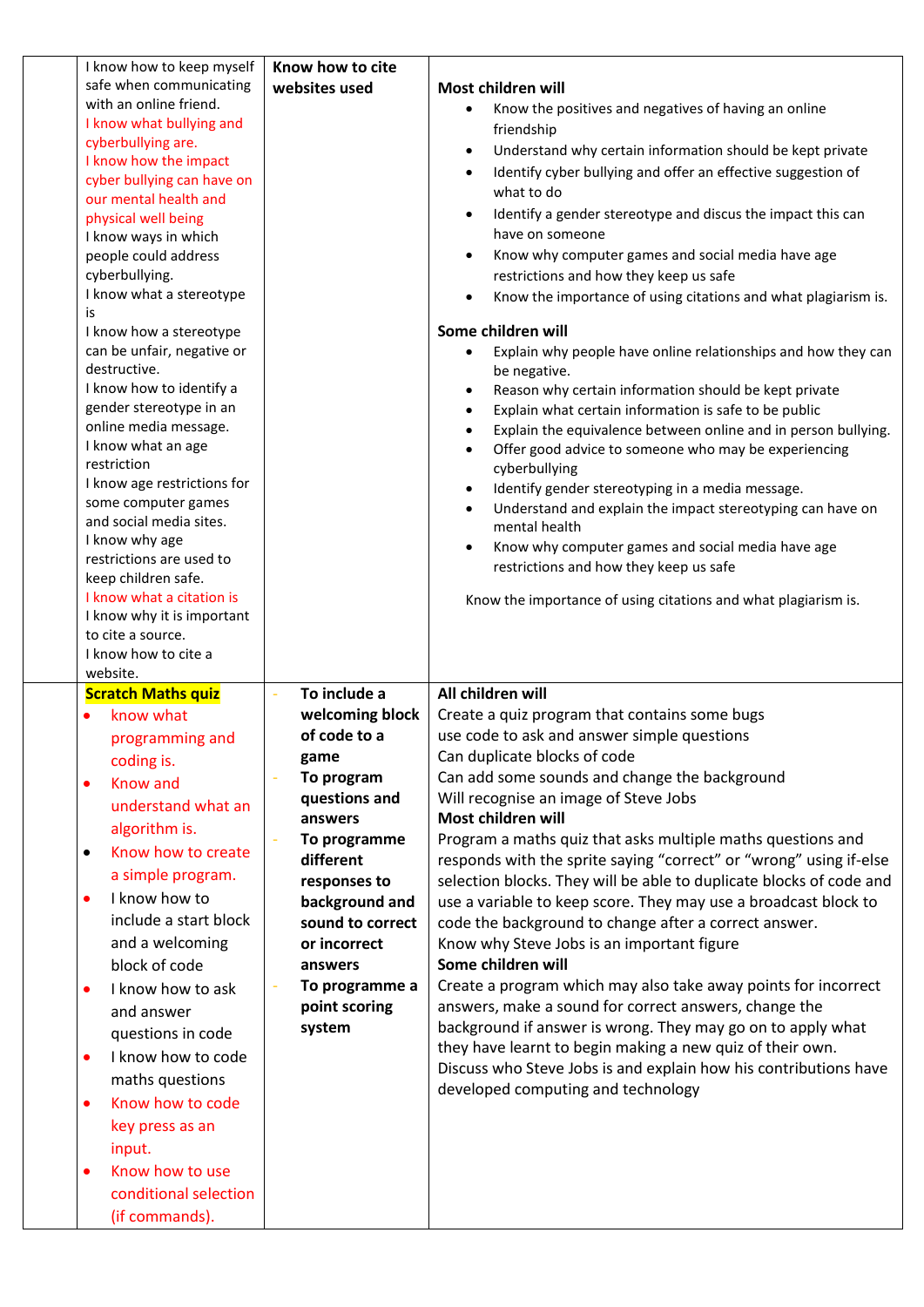| know how to use<br>$\bullet$             |                                              |                                                                               |
|------------------------------------------|----------------------------------------------|-------------------------------------------------------------------------------|
| and if-else selection                    |                                              |                                                                               |
| block to make my                         |                                              |                                                                               |
| sprite say correct or                    |                                              |                                                                               |
| wrong                                    |                                              |                                                                               |
| I know how to<br>$\bullet$               |                                              |                                                                               |
| duplicate blocks of                      |                                              |                                                                               |
| code efficiently                         |                                              |                                                                               |
| I know how I can                         |                                              |                                                                               |
| $\bullet$                                |                                              |                                                                               |
| test my code after                       |                                              |                                                                               |
| making every                             |                                              |                                                                               |
| question and fix                         |                                              |                                                                               |
| (debug) any errors.                      |                                              |                                                                               |
| Know what a<br>$\bullet$                 |                                              |                                                                               |
| variable is                              |                                              |                                                                               |
| I know how to<br>$\bullet$               |                                              |                                                                               |
| create a variable                        |                                              |                                                                               |
| called score and use                     |                                              |                                                                               |
| it to collect the                        |                                              |                                                                               |
| score throughout                         |                                              |                                                                               |
| the quiz                                 |                                              |                                                                               |
| I know how to<br>$\bullet$               |                                              |                                                                               |
| change the                               |                                              |                                                                               |
| background when                          |                                              |                                                                               |
| the user gets the                        |                                              |                                                                               |
| question correct                         |                                              |                                                                               |
| I know how to take<br>$\bullet$          |                                              |                                                                               |
| away a point if the                      |                                              |                                                                               |
| user gets the                            |                                              |                                                                               |
| question wrong                           |                                              |                                                                               |
| I know how to add<br>$\bullet$           |                                              |                                                                               |
| sounds if user gets                      |                                              |                                                                               |
| question right or                        |                                              |                                                                               |
| wrong                                    |                                              |                                                                               |
| Know who Bill Gates<br>$\bullet$         |                                              |                                                                               |
| is and why he is                         |                                              |                                                                               |
| important in                             |                                              |                                                                               |
| computing<br><b>Programming -Scratch</b> | Be able to create                            | All children will                                                             |
| <b>WEDO-toilet fan</b>                   | and use                                      | Design, make and program a simple fan that incorporates a                     |
| I know how to design                     | programming to                               | motor and a distance sensor with support. Use support cards to                |
| and build a basic fan                    | control a model                              | connect the Smart hub to the computer. Follow guided group                    |
| with a sensor out of                     | Be able to debug<br>$\overline{\phantom{a}}$ | work to complete the challenges.                                              |
| Lego                                     | errors in code                               | Can program the fan to turn on and off                                        |
| I know how to draw a                     |                                              | Most children will                                                            |
| diagram of my Lego                       |                                              | Design, make and program a simple fan that incorporates a                     |
| model                                    |                                              | motor and a distance sensor. They will be able to connect the                 |
| I know how to connect                    |                                              | Smart hub to the computer using Bluetooth. They will be able to               |
| my hub to the computer                   |                                              | program the fan to turn on and off to key presses, set the motor              |
| using Bluetooth                          |                                              | speed and gradually speed up and slow down. They should be                    |
| I know what a motor<br>output is         |                                              | able to debug their code with some support and use the sensor<br>as an input. |
| I know how to code the                   |                                              | Some children will                                                            |
| fan to turn on (o) and                   |                                              |                                                                               |
|                                          |                                              |                                                                               |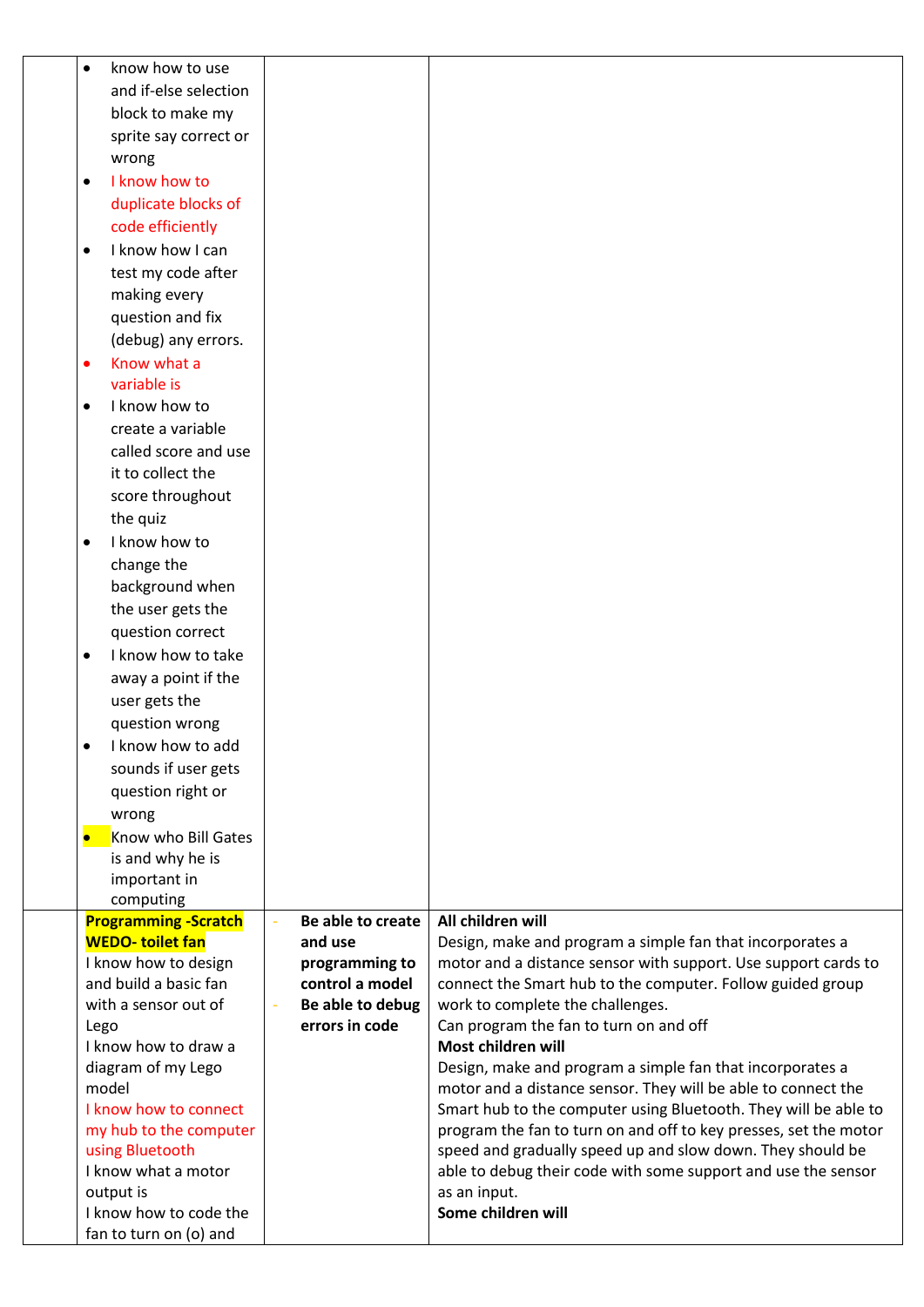| off (x) using keyboard              |           |                              | To also, adapt their model and code to input from a tilt switch       |
|-------------------------------------|-----------|------------------------------|-----------------------------------------------------------------------|
| buttons                             |           |                              | sensor. Code the fan speed using a variable and rebuild their         |
| I know how to code the              |           |                              | model into a plane.                                                   |
| fan to go fast (f) slow (s)         |           |                              |                                                                       |
| and medium (m) speeds               |           |                              |                                                                       |
| I know how to code the              |           |                              |                                                                       |
| fan to turn on, spin for a          |           |                              |                                                                       |
| set time and then turn              |           |                              |                                                                       |
| off again from one key              |           |                              |                                                                       |
| (t) press                           |           |                              |                                                                       |
| I know how to code the              |           |                              |                                                                       |
| fan to start slowly and             |           |                              |                                                                       |
| gradually get faster                |           |                              |                                                                       |
| before gradually getting            |           |                              |                                                                       |
| slower again (r)                    |           |                              |                                                                       |
| I know what a distance              |           |                              |                                                                       |
| sensor is and its                   |           |                              |                                                                       |
|                                     |           |                              |                                                                       |
| purpose<br>I know how to code the   |           |                              |                                                                       |
| fan to start when it                |           |                              |                                                                       |
|                                     |           |                              |                                                                       |
| detects movement                    |           |                              |                                                                       |
| I know how to code the              |           |                              |                                                                       |
| fan to speed up using a<br>variable |           |                              |                                                                       |
|                                     |           |                              |                                                                       |
| I know how to code the              |           |                              |                                                                       |
| fan to respond to input             |           |                              |                                                                       |
| from a tilt switch                  |           |                              |                                                                       |
| <b>Using technology -</b>           | $\bullet$ | To be able to                | All children will                                                     |
| <b>Animation</b>                    |           | create a stop-               | A simple animation that moves an object, might include                |
| To know what a                      |           | motion                       | unwanted hands in the clip/ jerky movements.                          |
| stop-motion                         |           | animation using              |                                                                       |
| animation is.                       |           | a 'stick-man'                | Most children will                                                    |
|                                     |           |                              |                                                                       |
| To know that stop-                  |           | animation                    | Create a stop-frame animation that gets characters to move in         |
| motion animation is                 |           | program.                     | small increments. It will have simple scenery and may have            |
| made using a series                 |           | To be able to                | background music or spoken audio.                                     |
| of individual frames                |           | write a                      |                                                                       |
| or pictures.                        |           | storyboard.                  | Some children will                                                    |
| To know how to<br>$\bullet$         | $\bullet$ | To be able to                | A complex animation that relates a clear narrative. It could have     |
|                                     |           | make a                       | good scenery, a good focus, can also include removal or adding        |
| storyboard an                       |           | backdrop/                    | tricks (Where things are taken away or added to create an effect,     |
| animation.                          |           | scenery.                     | for eg sinking of Titanic by cutting layers of the ship off) May have |
| To know how to<br>$\bullet$         | $\bullet$ | To be able to use            | titles. May also have sound edited using audacity.                    |
| create a backdrop/                  |           | a digital camera.            |                                                                       |
| scenery for an                      | $\bullet$ | To be able to use            |                                                                       |
| animation.                          |           | a stop-motion                |                                                                       |
| To know how to use<br>٠             |           | animation                    |                                                                       |
| a digital camera.                   |           | program that                 |                                                                       |
| To know how to<br>$\bullet$         |           | uses pictures.               |                                                                       |
| move a model in a                   | $\bullet$ | To be able to use            |                                                                       |
| stop motion                         |           | moviemaker to                |                                                                       |
| animation.                          |           | combine a video              |                                                                       |
| To know how to<br>$\bullet$         |           | and audio track              |                                                                       |
| upload photos to a                  |           | and export a<br>single file. |                                                                       |